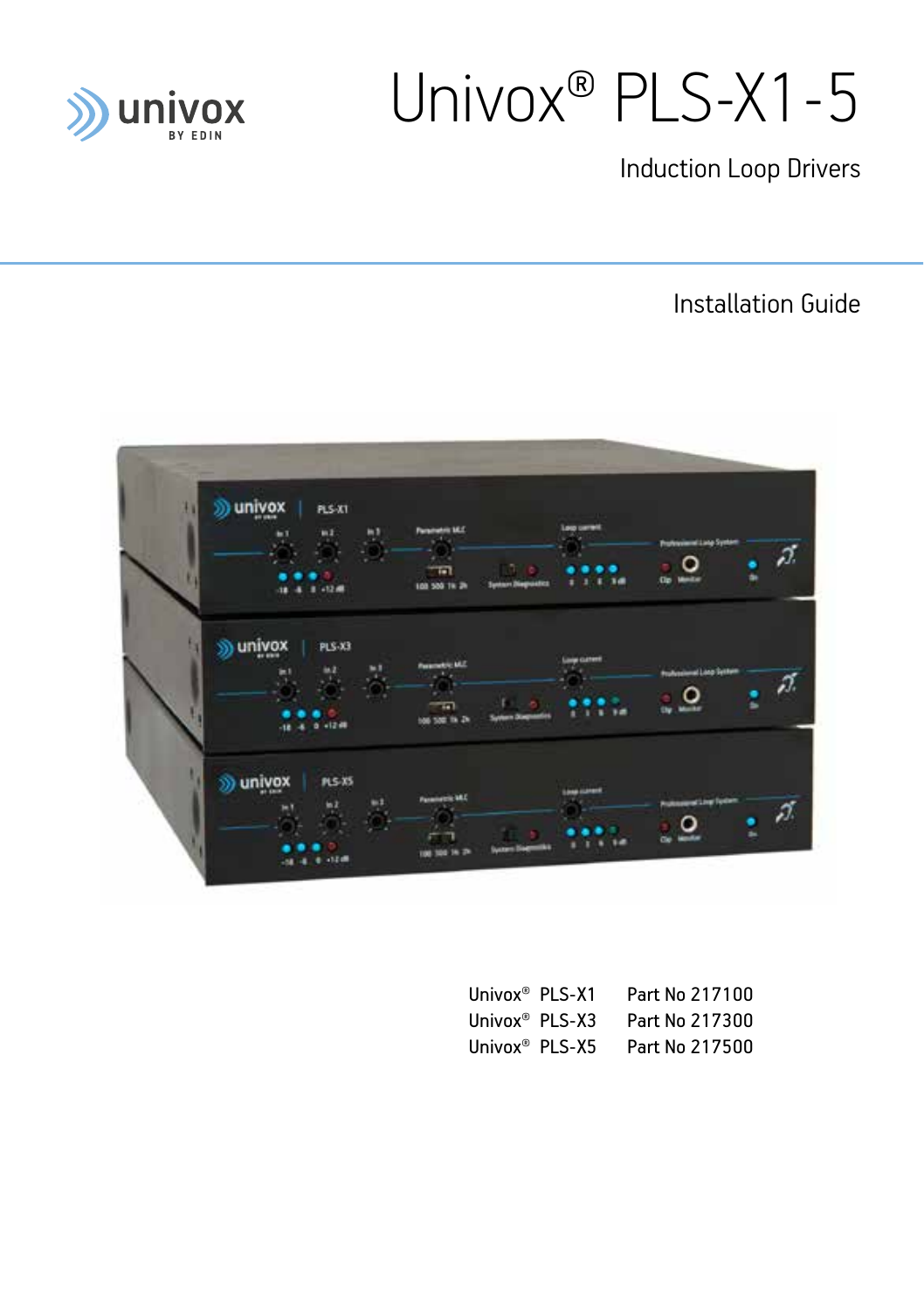## Content

| 22. Speech Enhancement (Flat/Speech) DIP Switch 1 11 |
|------------------------------------------------------|
|                                                      |
|                                                      |
|                                                      |
| 26. Speech Enhancement (Flat/Speech) DIP Switch 1 12 |
|                                                      |
|                                                      |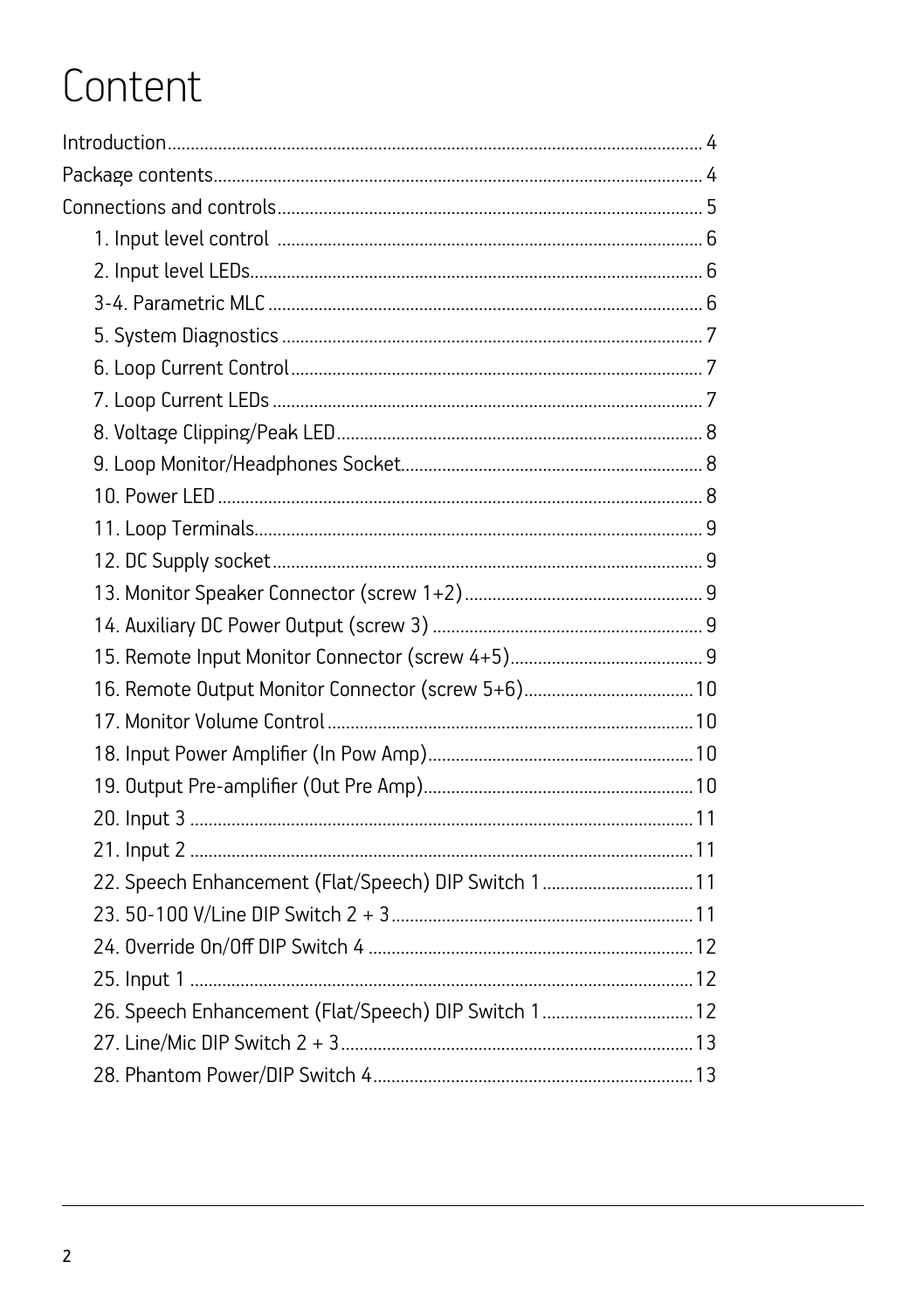| Maximum recommended segment size (to comply with IEC 60118-4)  15 |  |
|-------------------------------------------------------------------|--|
|                                                                   |  |
|                                                                   |  |
|                                                                   |  |
|                                                                   |  |
|                                                                   |  |
|                                                                   |  |
|                                                                   |  |
|                                                                   |  |
|                                                                   |  |
|                                                                   |  |
|                                                                   |  |
|                                                                   |  |
|                                                                   |  |
|                                                                   |  |
|                                                                   |  |
|                                                                   |  |
|                                                                   |  |
|                                                                   |  |
|                                                                   |  |
|                                                                   |  |
|                                                                   |  |
|                                                                   |  |
|                                                                   |  |
|                                                                   |  |
|                                                                   |  |
|                                                                   |  |
|                                                                   |  |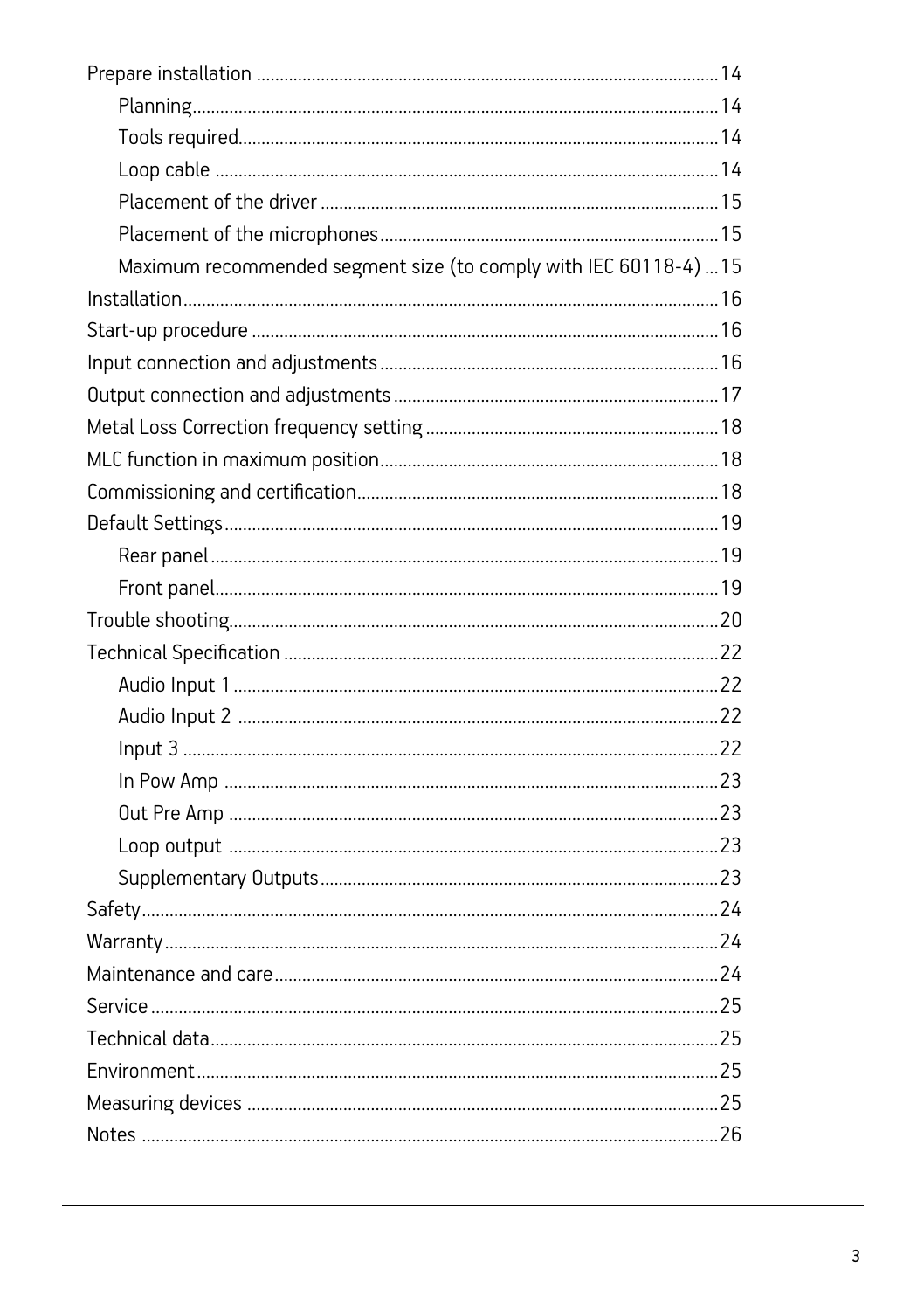## Introduction

Thank you for choosing Univox.

The new Univox® PLS-X series loop drivers combine 50 years of experience with the latest in electronic design to deliver unrivaled sound clarity, power and performance in a compact stylish housing.

Our Engineering Simplicity philosophy is evident in the functionality and ease of use of each model.

The three models in the series, PLS-X1, PLS-X3 and PLS-X5 are identical with the exception of output power. Each offers three inputs, two of which are programmable including a 100V line setting, a self-test mode, loop monitor and monitor speaker amplifier. With LED indicators for input and output levels, optimizing system performance is simple.

The PLS-X Series is integrated into Univox® Loop Designer, a free, web-based project planning and design tool that quickly and accurately assists in the design of loop systems.

Please read this user guide carefully before (installation and) use of this product. All Univox loop drivers have a very high output power resulting in products capable of fulfilling standards.

## Package contents

The PLS-X series package contains the following components:

- Loop driver
- DC Power Supply
- Power cable
- Three phoenix screw terminals
- Four rubber feet
- T Sign
- Rack mounting plate with 8 screws
- Measuring protocol/certificate
- Installation Guide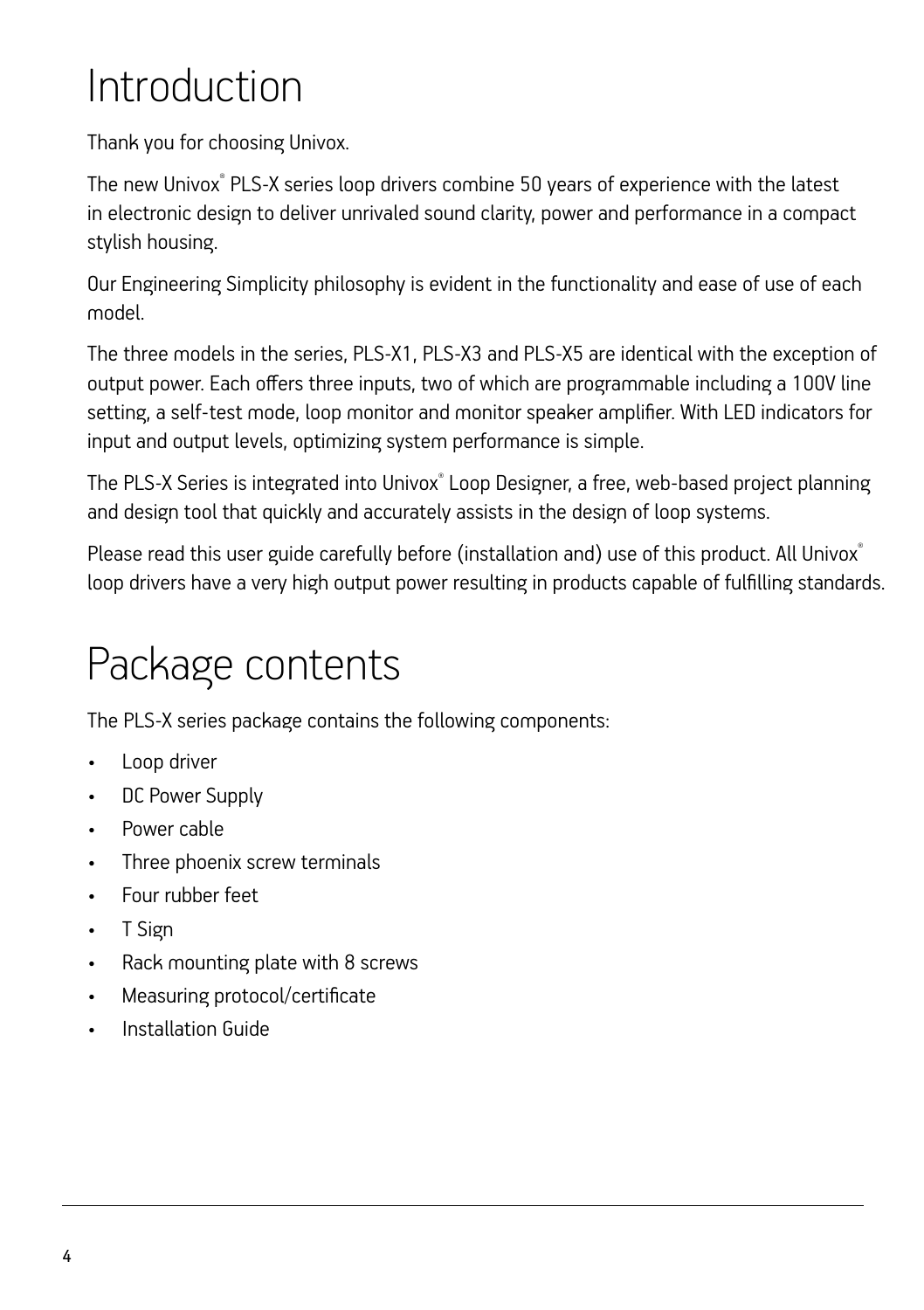## Connections and controls





- 1. Input level control (Input 1-3)
- 2. Input level LEDs
- 3. Parametric MLC control
- 4. Parametric MLC knee point switch
- 5. System diagnostics switch and LED
- 6. Loop current control
- 7. Loop current LEDs
- 8. Voltage clipping/Peak LED
- 9. Loop monitor jack
- 10. Power LED
- 11. Loop terminals
- 12. DC supply jack
- 13. Monitor speaker connector (screw 1+2)
- 14. Auxiliary DC power output (screw 3)
- 15. Remote input monitor connector (screw 4+5)
- 16. Remote output monitor connector (screw 5+6)
- 17. Monitor volume control
- 18. Direct connection to loop power amplifier (In Pow Amp)
- 19. Pre-amplifier output (Out Pre Amp)
- **20. Input 3** (Phoenix screw terminal/RCA)
- **21. Input 2** (Phoenix screw terminal)
- 22. Speech enhancement DIP switch (Flat/Speech)
- 23. 50-100 V line DIP switch On/Off
- 24. Override DIP switch On/Off (Input 3)
- **25. Input 1** (Balanced XLR)
- 26. Speech enhancement DIP switch (Flat/Speech)
- 27. Line/Mic sensitivity DIP switch
- 28. Phantom power On/Off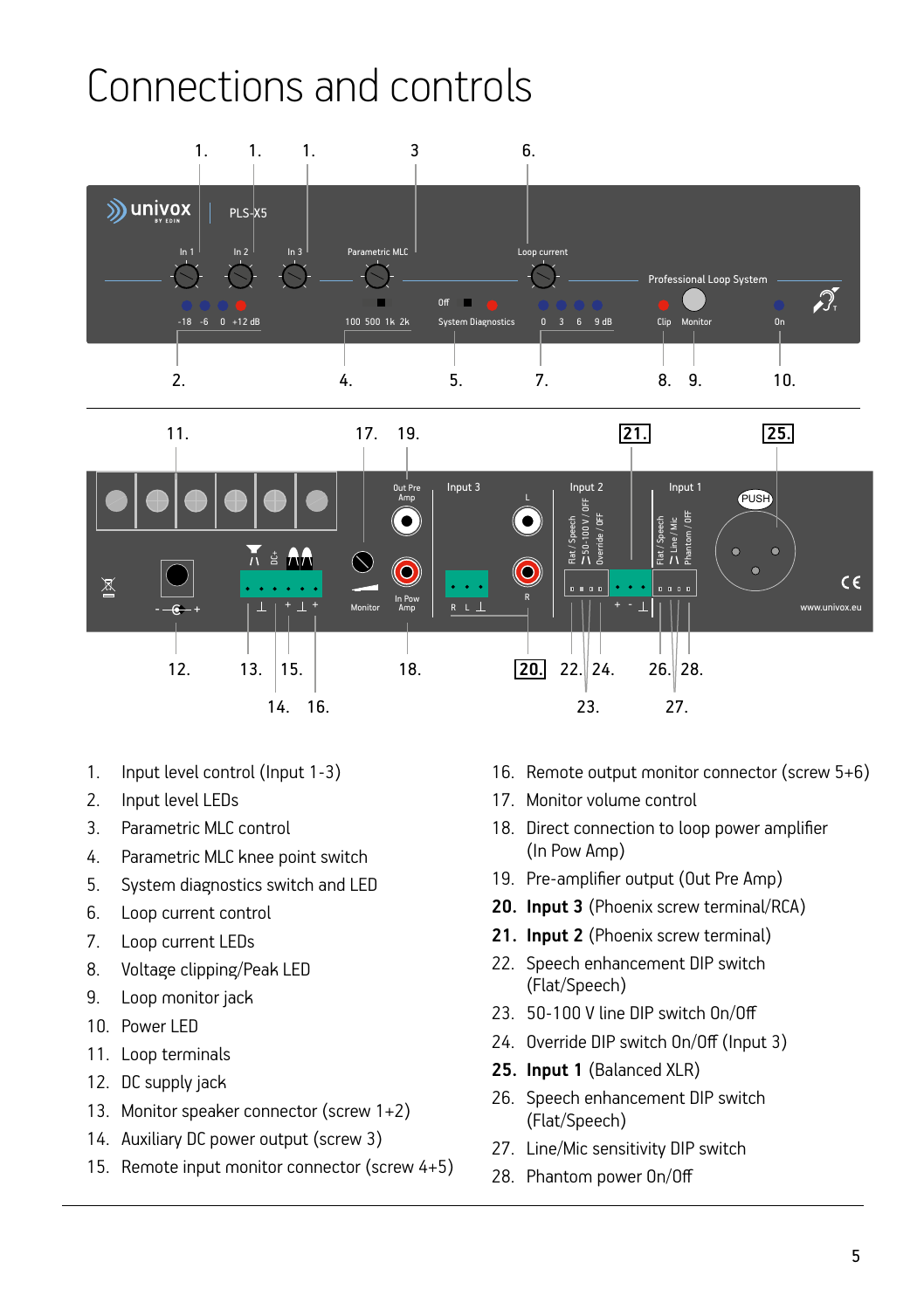## Explanation

### Note

Univox PLS-X series is only working if a loop cable is connected. If no loop cable is connected, the Peak indicator is lit constantly as a warning.

All controls are regulated with a small screw driver.

## 1. Input level control (In1-In3)

Each input can be set to the correct input level using the appropriate single turn potentiometer on the front panel.

### 2. Input level LEDs

The thee blue and single red LEDs indicate the signal level at the output of the preamplifier.

To ensure the AGC function is optimised, the signal level should be set to 0dB with maximum peaks reaching +12dB, i.e. the 0dB LED should be lit most of the time during the audio programme and the +12dB indicator should flicker occasionally.

### 3-4. Parametric MLC

The parametric metal loss control function provides the ultimate in signal level correction for signal loss due to the interference of metal. By selecting the appropriate parametric curve, the installer can fine tune the frequency response, compensating for the effects of different metal types and configurations.

There are four parametric curves to choose from: 2kHz, 1kHz, 500Hz and 100Hz. The chosen curve sets the frequency at which the metal loss control starts to compensate.

The function is powerful, however, excessive compensation can lead to signal limiting in the treble range. If signal limiting occurs, the red Peak LED (8) will illuminate indicating that the signal is limited, i.e. the available voltage in the driver is insufficient to deliver a constant current (voltage clipping).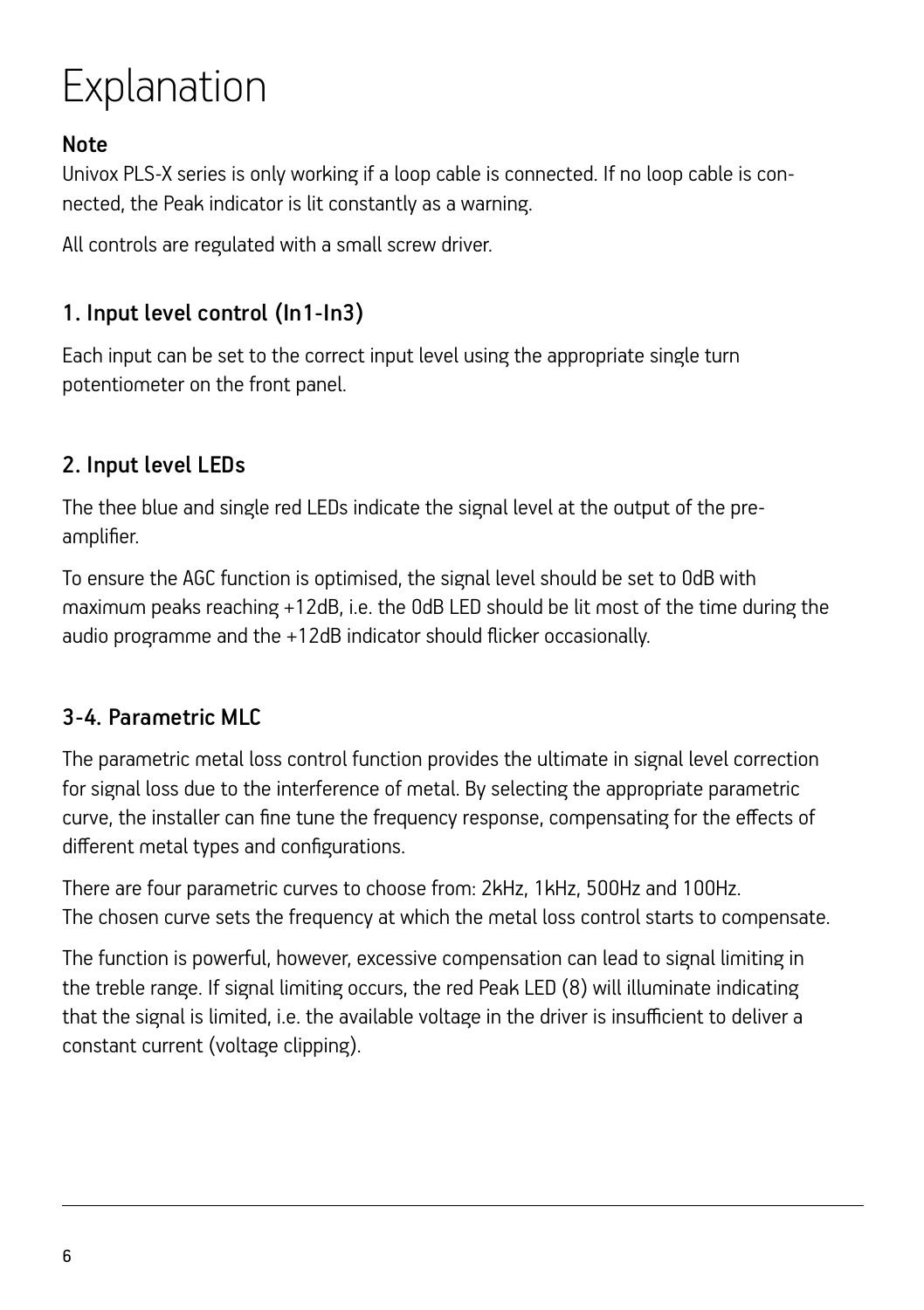## 5. System diagnostics

Univox PLS-X series has a built-in system test. We recommend that this feature is used periodically, at least monthly, to check the integrity of the loop driver, its inputs and the loop condition.

To access the system diagnostics mode, set the switch on the front panel to the right. All the inputs are now disabled and an internal 1kHz oscillator is connected to the input instead. The oscillator pulses at 2 seconds intervals with a 0dB level, activating the AGC regardless of the adjusted sensitivity. The red LED indicator is flashing with the signal.

If the input level LEDs and at least one output loop current LED flash in unison, the system is working correctly.

If the input and output LEDs do not flash, check that the loop is connected and not open circuit. Also check the proper connection of the signal source.

If only the input LEDs flash, and the loop is properly connected, the output current is set too low. Increase the output current.

### 6. Loop current control

The loop current can be adjusted by turning the loop current control (6) potentiometer.

### 7. Loop current LEDs

The current output level is indicated by the loop current LEDs in 3dB increments. The LED dB scale is relative to the loop output current and is based on the available current of the particular model. 0dB is lit when the output current is 1/4 of the maximum available current and the power is 1/8 of the available power. Each 3dB increment represents a doubling of the output. However, the only way to set the output level to the correct IEC level is to use a professional field strength meter, preferably Univox FSM 2.0.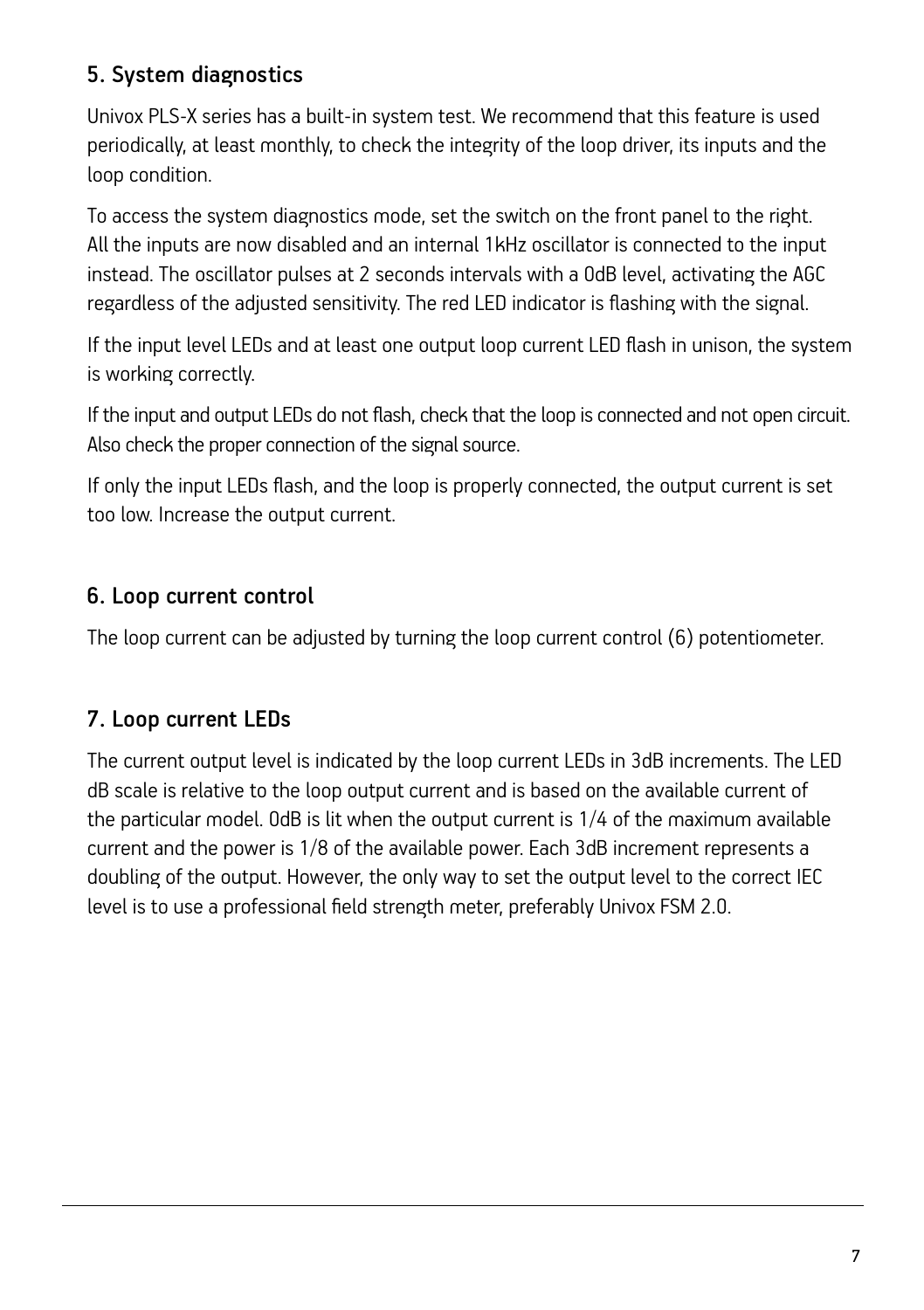## 8. Voltage clipping/Peak LED

The Peak LED will illuminate when the voltage is clipping, i.e. there is insufficient voltage to maintain a constant current.

Momentary short term voltage clipping is unlikely to be audible in hearing aids, but if clipping occurs for any length of time (the Clip LED (8) remains on), the audio quality will suffer and remedial action should be taken to reduce or eliminate the problem.

Voltage clipping will occur at higher frequencies first. It causes distortion of the audio signal. Situations that require higher voltages from the loop driver and where voltage clipping may occur are typically where:

- The loop has a high impedance. The impedance of the cable is determined by its length and cross sectional area. The longer and thinner the cable, the higher its impedance. The feed cable must also be considered when calculating the loop impedance. A 2-turn loop will have an impedance more than double that of a single turn loop of the same length and cross-section due to mutual inductance.
- Strong compensation from the parametric MLC control is applied

#### **Note**

In some cases metal reinforcement can actually reduce the voltage requirement.

### 9. Loop monitor/headphones socket

Univox® PLS-X series has a powerful speaker amplifier and a 3.5mm headphone socket built-in. The headphone socket is on the front panel, the speaker connectors (13) and volume control (17) are placed in the rear panel. Both are fed directly from the loop providing an accurate reproduction of the loop signal. A distorted, poor quality signal or lack of audio input is easily identified by use of this feature.

### Note 1

The volume control is located in the rear panel and controls the volume level of both the external speaker, if attached, and the headphones output.

### Note 2

Excessive output to speaker may reduce the overall loop output power.

### 10. Power LED (On)

The blue Power LED is illuminated at all times when the unit is connected to a working power supply.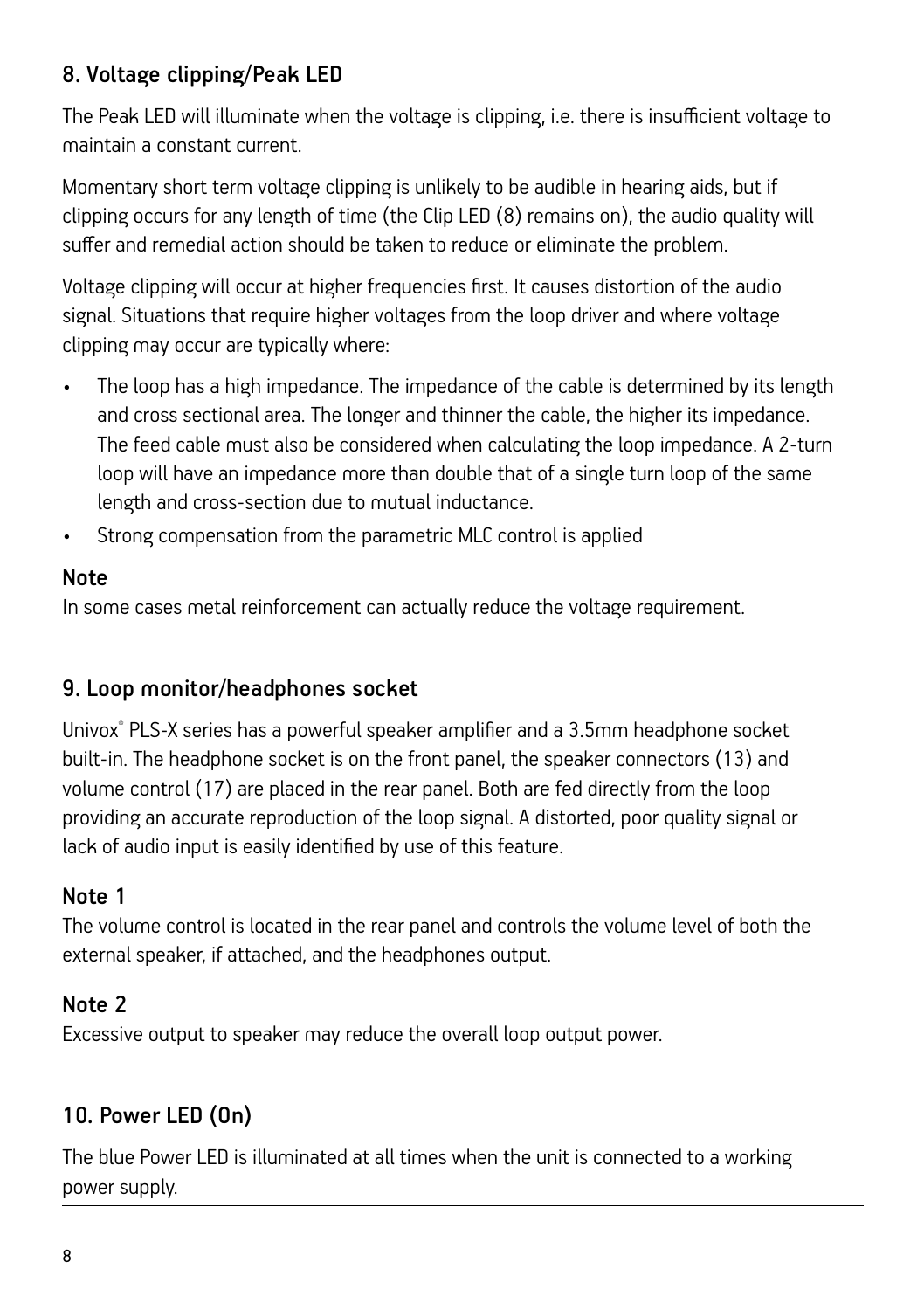The units are designed to run 24/7. They do not have a separate on/off switch and can only be turned off by disconnecting or turning off the power supply.

### 11. Loop terminals

The two outer terminals (screw 1 and 4) are used for connecting a single turn loop. The two inner centre terminals (screw 2 and 3) provide a shorting bar to couple a 2-turn loop when a twin core cable is used (see page 14).

## 12. DC Supply socket

The external DC power supply provided with the loop driver is connected at the DC supply socket in the rear panel.

### **Note**

Connect the power cord to the amplifier first, before connecting to the wall socket to avoid high inrush current.

The voltage rating of the supply is dependent on the model.

Only Univox approved power supplies correctly rated for the loop driver model should be used. The use of incorrectly rated, or third party power supplies will invalidate your 5 year warranty.

### 13. Monitor speaker connector (screw 1+2)

A monitor speaker may be permanently connected providing some sound reinforcement in smaller rooms. In this case, care needs to be taken to avoid acoustic feedback.

## 14. Auxiliary DC power output (screw3)

The DC output is available to power compatible accessories. The output voltage is dependent on the loop driver model/external power supply.

### 15. Remote input monitor connector (screw 4+5)

A LED connected to this terminal will mirror the operation of the -6 dB input Level LED on the front panel, thus allowing the monitoring of the presence of an input signal in a more convenient location.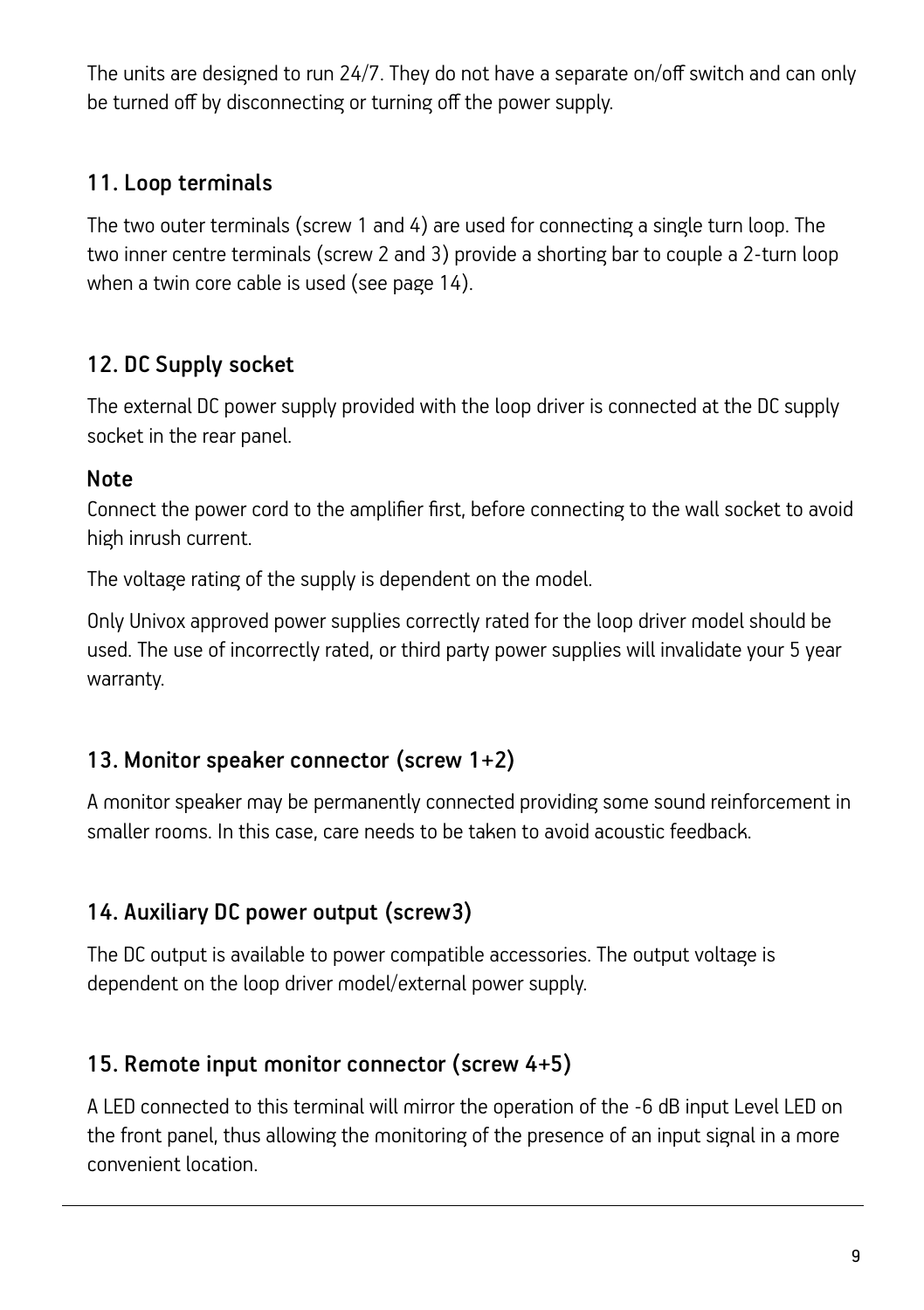## 16. Remote output monitor connector (screw 5+6)

A LED connected to this terminal will mirror the operation of the 0dB output current Level LED on the front panel, thus allowing the monitoring of the presence of output current in a more convenient location.

### 17. Monitor volume control

Controls the volume for the headphone output and the external speaker where fitted. See (9) Loop Monitor and (13) Monitor Speaker Connector.

### 18. Direct connection to loop power amplifier (In Pow Amp)

An external signal source can be connected to the input and directly drive the loop amplifier's power amplifier without effecting the amplifier's filter and AGC functions.

Typical connection: External DSP for direct control of frequency distribution and dynamic.

Input sensitivity: 0dBu (0.775V/10kOhm).

#### Note 1

The loop amplifier's other inputs (In1-In3) can be used simultaneously.

### Note<sub>2</sub>

This input lacks the 5kHz lowpass filter and is unballaned. Input impedance: 10kOhm

### 19. Pre-amplifier output (Out Pre Amp)

This output delivers an output signal after adjustment of input level, filter and AGC functions.

Typical connections:

- Connection to recording devices with the built-in AGC function as level control
- Connection to a PA system (for example a mixer)
- Output signal to another loop amplifier through its RCA input (see 20)

#### Note

Connection of several loop amplifiers from one signal source is most easily done by connecting the signal in parallel to the balanced input (In1 or In2) of each amplifier. Each amplifier is then individually adjusted with MLC and frequency adjustment.

Output level: approx. 0.5V.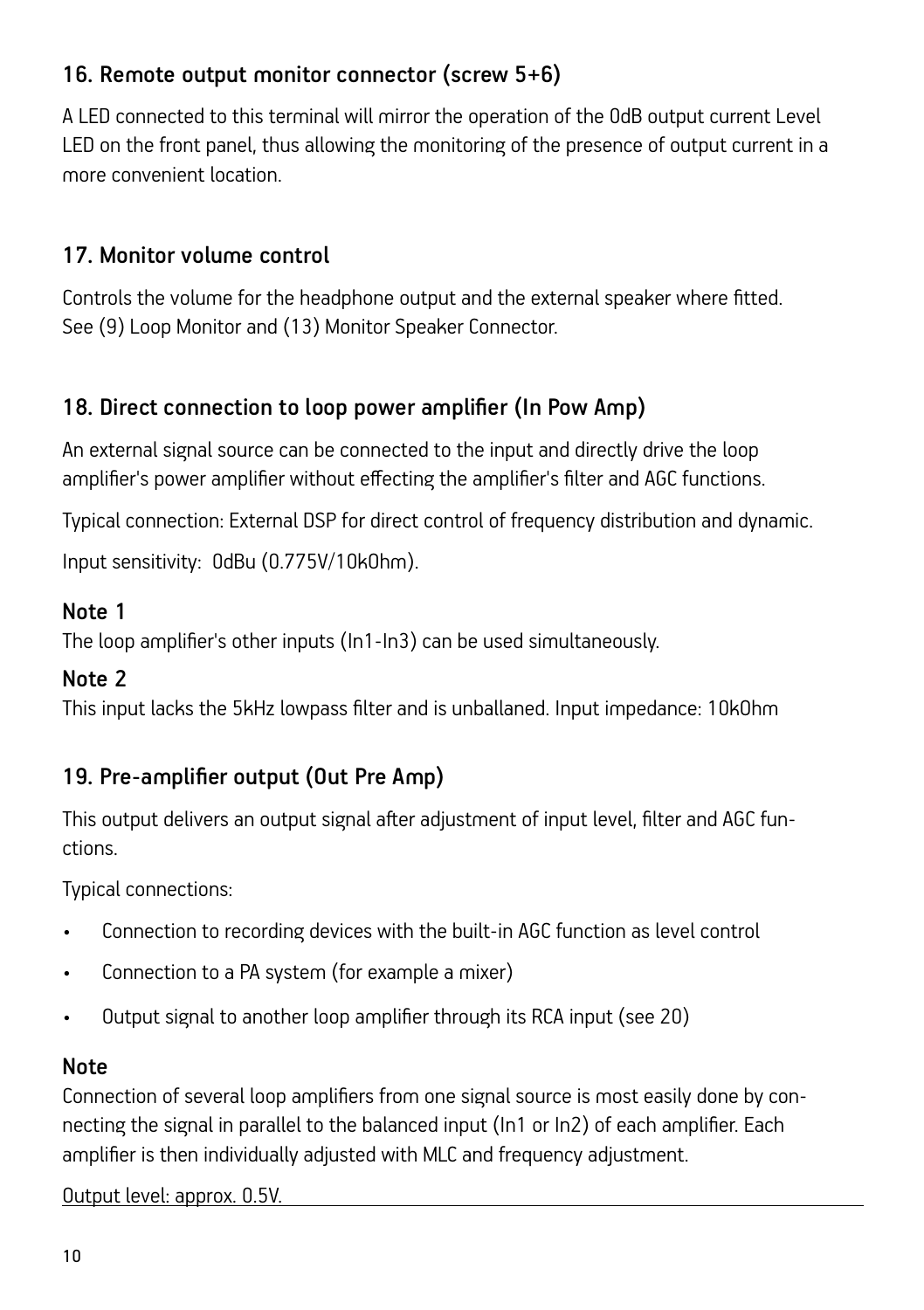## 20. Input 3

Input 3 is an unbalanced line input. The sensitivity is adjusted using the control on the front panel.

The source may be connected using the RCA connector (L/R) or the Phoenix screw terminal, but can't be used simultaneously.

If the RCA input is used:

Mono signals are connected through R or L and the earth connection. Stereo signals are connected through R and L and the earth connection.

## 21. Input 2

Input 2 is a line input, switchable between a balanced line input and a 50-100V line input. The sensitivity is adjusted using the control on the front panel.

The source is connected using the Phoenix screw terminal:

Mono signals are connected to + **or** - and the earth connection. Stereo signals are connected to + **and** - and the earth connection.

## 22. Speech enhancement (Flat/Speech) (DIP switch 1)

The speech enhancement function works by filtering low frequencies (<150Hz) which can mask the intelligible sound. It is recommended to use this function for all normal loop systems.

With the DIP switch in the 'down' position, speech enhancement is OFF. With the DIP switch in the 'up' position, speech enhancement is ON.

### Note

When commissioning the loop system in accordance with the performance standard IEC 60118-4, the speech enhancement function must be switched off.

## 23. 50-100 V/Line (DIP switch 2+3)

With both DIP switches in the 'down' position: Input 2 is set to 50-100V line sensitivity. With both DIP switches in the 'up' position: Input 2 is set to "normal" line sensitivity.

For sensitivity levels, see technical specification on page 22-23.





24 22.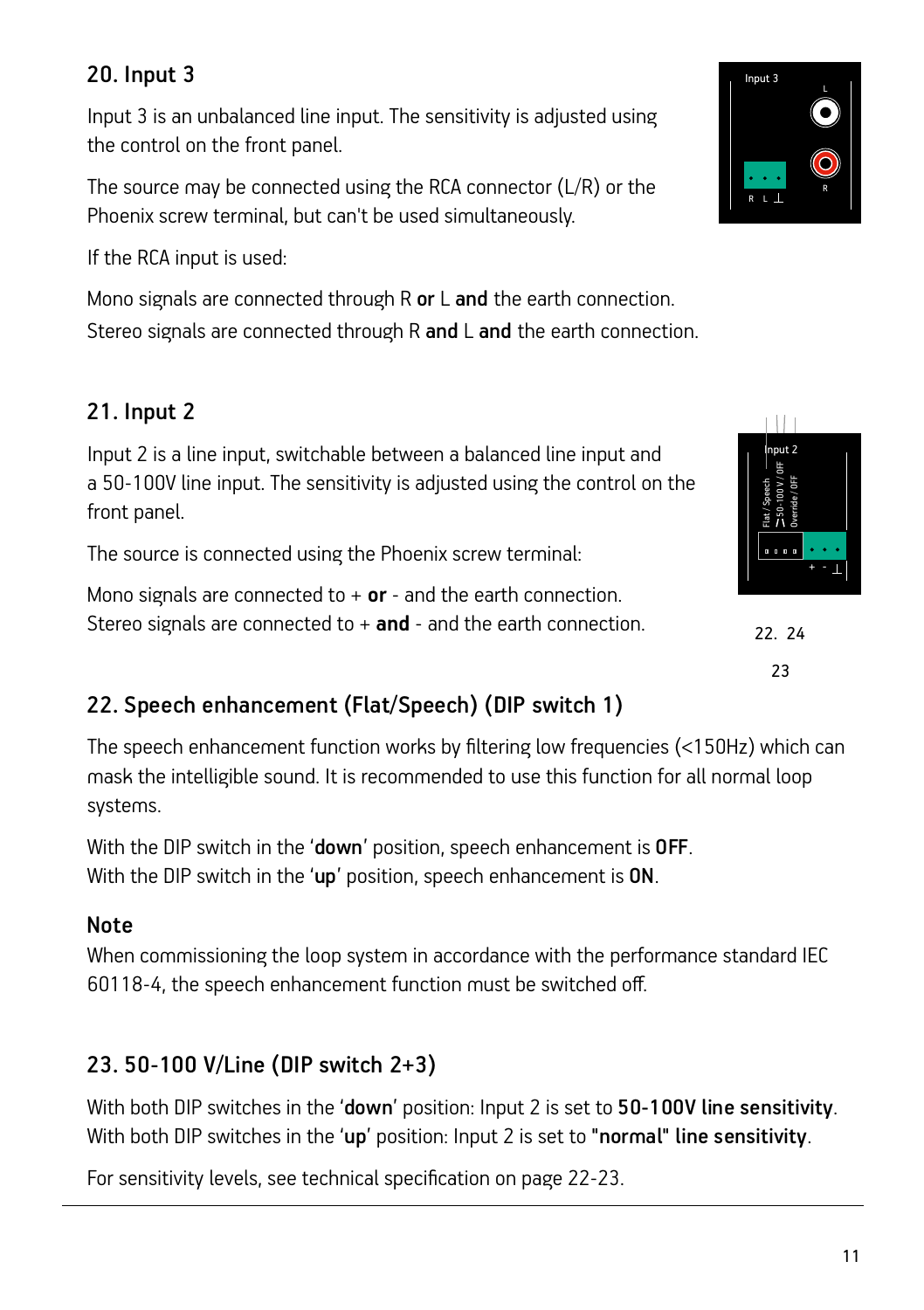#### **Note**

The DIP switches should be set in the appropriate position before connecting the input signal to avoid causing damage to the input.

### 24. Override On/Off (DIP switch 4)

With the DIP switch in '**down'** position, Input 2 is set as the **Priority Input**. In this case, when a signal is detected, all other inputs will be suppressed. Only signals above -6dB activates the priority function. This functionality is ideal when connecting to an alarm system such as a voice alarm.

To turn off this feature, set the DIP switch to the 'up' position.

#### 25. Input 1

Input 1 is a balanced switchable Line/Mic input that can be set to line or microphone sensitivity and with or without phantom power. The sensitivity is adjusted using the control on the front panel.

#### Note

If connecting an unbalanced signal (not recommended) the pin that is not used has to be connected to pin 1 (earth).

### 26. Speech enhancement (Flat/Speech) (DIP switch 1)

The speech enhancement function works by filtering low frequencies (<150Hz) which can mask the intelligible sound through the so called "masqing effect". It is recommended to use this function for all normal loop systems.

With the DIP switch in the 'down' position, speech enhancement is OFF. With the DIP switch in the 'up' position, speech enhancement is ON.

#### Note

When commissioning the loop system in accordance with the performance standard IEC 60118-4, the speech enhancement function must be switched off.



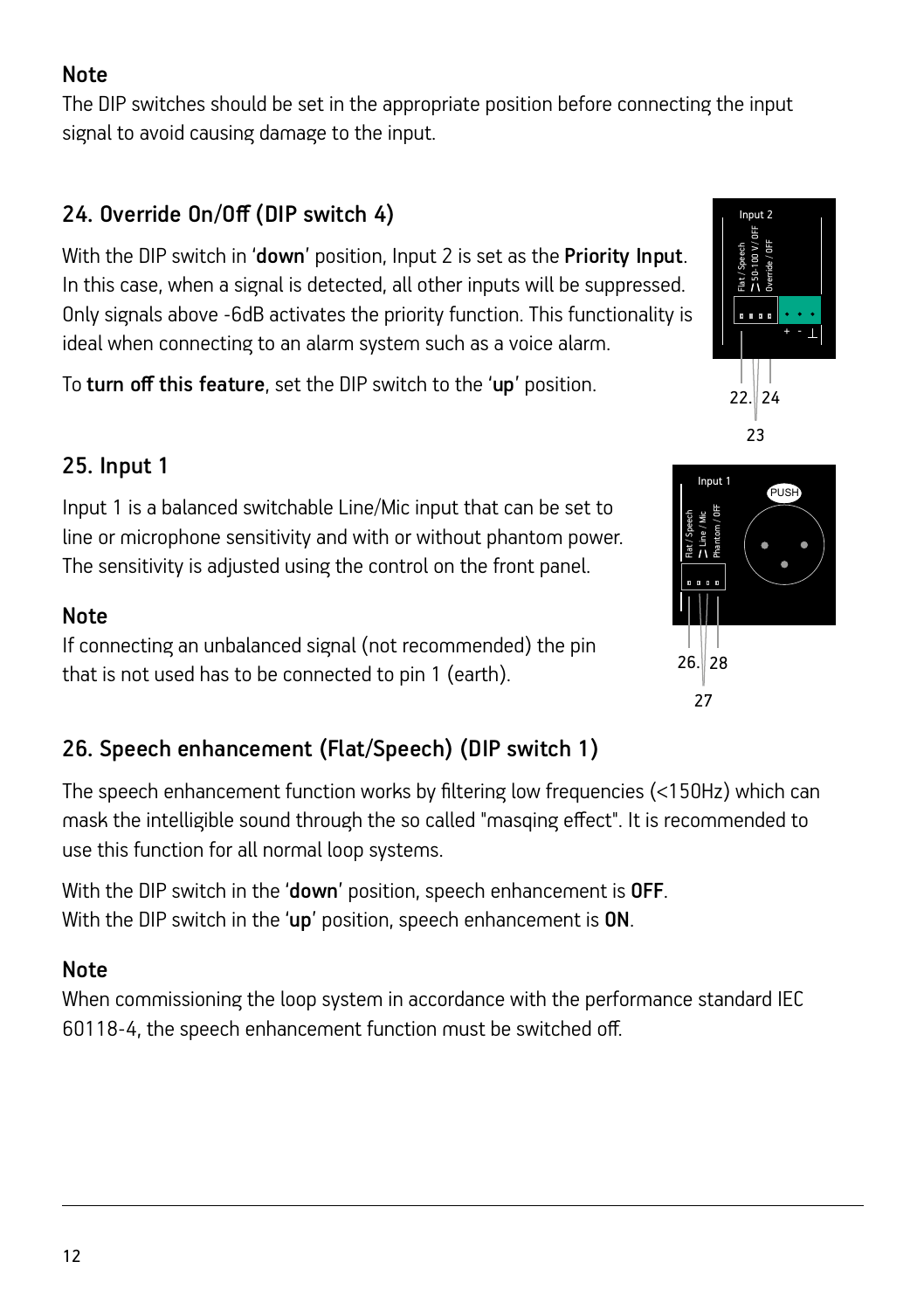## 27. Line/Mic (DIP switch 2+3)

The switch is used to alter the sensitivity of the XLR input for line and microphone.

With the 2 DIP switches in the 'down' position, Input 1 is set to Line sensitivity. With the 2 DIP switches in the 'up' position, Input 1 is set to Mic sensitivity.

For sensitivity levels, see Technical Specification on page 22-23.

## 28. Phantom Power On/Off (DIP switch 4)

Electret microphones need a DC bias to function. This DC bias, when provided by the host amplifier, is commonly called phantom power.

With the DIP switch in the 'down' position phantom power is turned ON. With the DIP switch in the 'up' position, phantom power is turned OFF.

The phantom power or bias voltage is approximately 12V (some variation occurs, depending on the loop driver model).

### Note 1

Phantom Power should only be turned on when an electret microphone is connected to the amplifier.

### Note 2

Before connection of an electret microphone needing more phantom power than 12V, a microphone pre-amplifier must be used. If such a pre-amplifier is connected to the XLR connector in Input 1, the phantom power should be turned off (switch 4 in 'up' position) and the sensitivity be set to line level (switch 2+3 in 'down' position).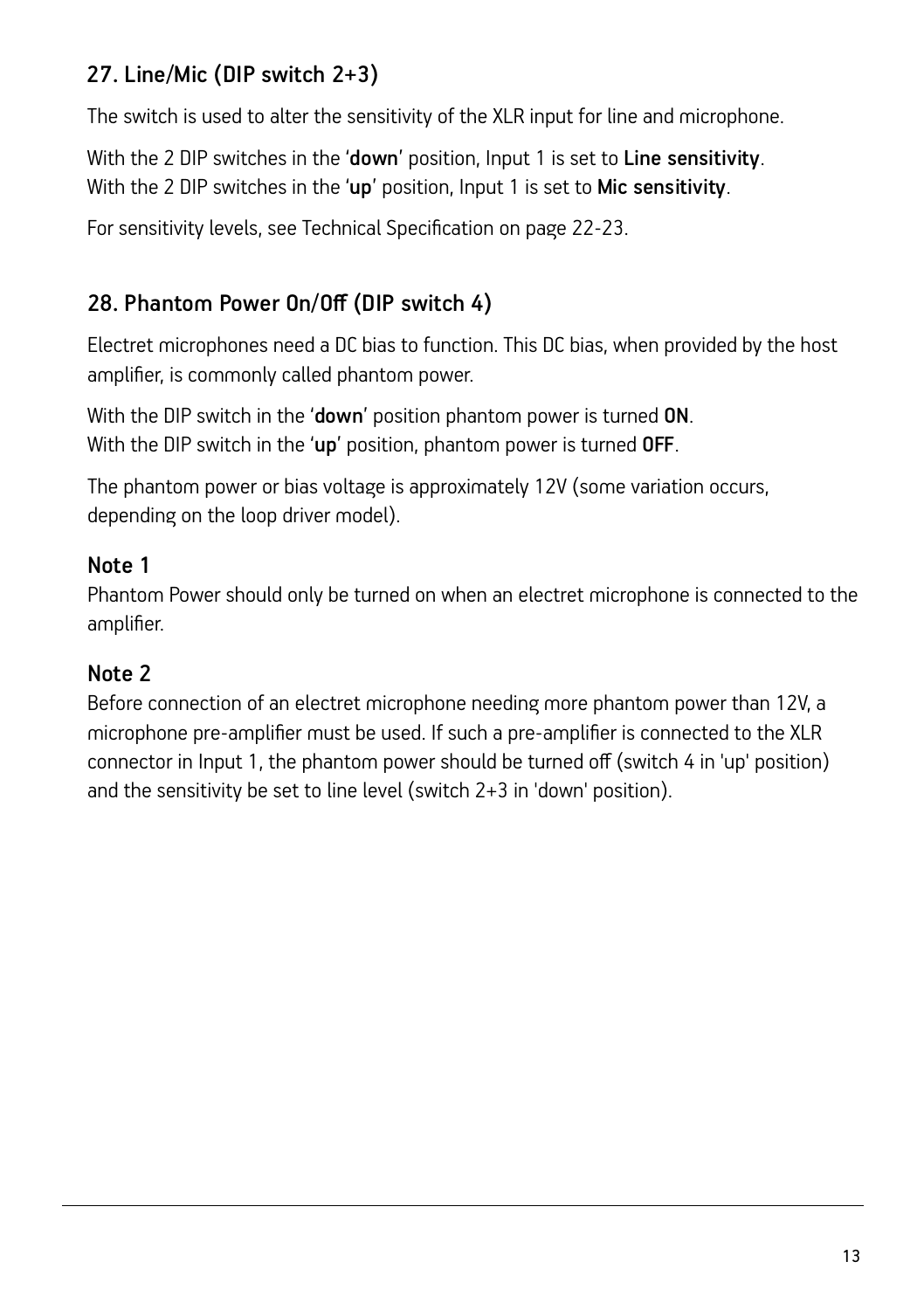## Prepare installation

## Planning

Calculations for coverage area, metal loss, signal sources, power outlets, dissipating heat and ventilation for loop driver placement and other practical installation issues, must be done prior to the on-site installation. Please refer to www.univox.eu/planning

Use Univox Loop Designer (ULD), a free, web-based project planning and design tool that quickly and accurately assists in the design of loop systems.

#### www.univoxloopdesign.org

### Tools required

- Copper tape tools, e.g. crimping tool, double-sided adhesive tape, printed warning tape
- General audio installation tools, e.g. Ohm meter
- Field strength meter, e.g. Univox FSM 2.0
- Listening device, e.g. Univox Listener

### Loop cable

Always install a twin core loop cable to secure necessary connection options, especially vital in environments with uneven metal loss. Univox twin core copper tape gives top efficiency with low induction loss. Use a junction box to alternate between single, double and twin turn loop connections.



Use a feed cable (twisted or twin wire) between the junction box and the loop driver, as well as between the loop figuration and the junction box or loop driver.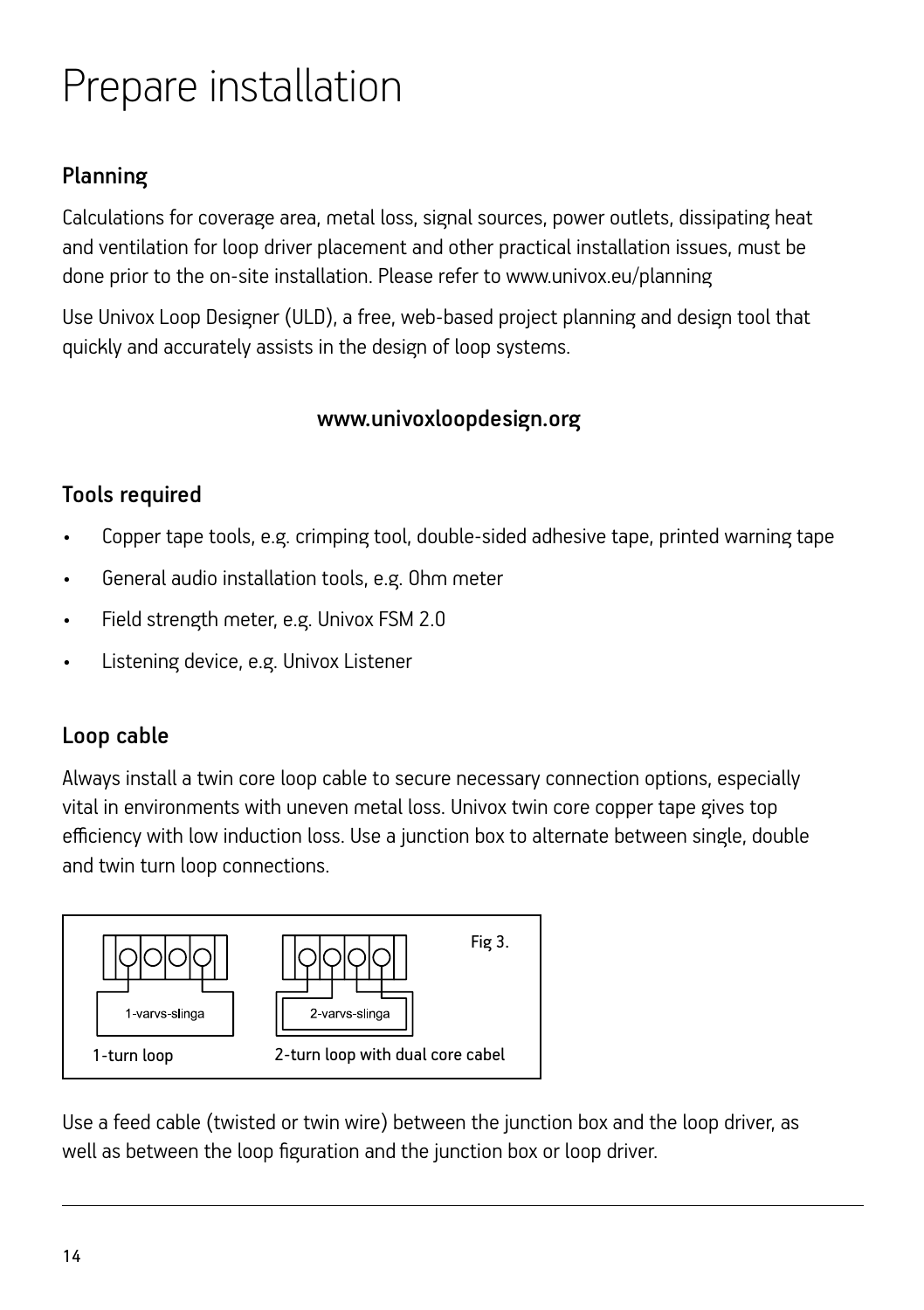### Placement of the driver

The Univox PLS-X loop drivers will not generate much excessive heat and can be mounted in 19" racks on top of or below other rack components (check that these don't generate excessive heat), on a wall or another flat surface. In a rack system it is often practical to attach the external power supply to the supporting metallic construction using straps. For mounting on the wall you need to open the chassis to get access to the mounting holes.

#### Note

The power supply must be connected to a wall socket close to the loop amplifier.

Although there are several built-in protection schemes for temperature, current and power etc. we recommend to plan for worst case scenario.

The loop cable mustn't be placed closer than 30cm (12in) to a parallel microphone or mixer cable. Crossing is ok.

#### Placement of the microphones

Microphone placement is crucial for speech intelligibility. Use shortest distance possible between microphone and mouth/sound source.

| <b>Metallic</b><br>environment       | <b>Basic level</b><br>(1000Hz) | <b>IEC</b> level<br>(1600Hz) | <b>Field Strength</b><br><b>Attenuation</b> | Important notes/requirements                                                                                                         |
|--------------------------------------|--------------------------------|------------------------------|---------------------------------------------|--------------------------------------------------------------------------------------------------------------------------------------|
| No metal                             | 22m/70ft                       | 22m/70ft                     | 0                                           |                                                                                                                                      |
| Standard<br>reinforced<br>concrete   | 7m/23ft                        | 5m/16ft                      | $3.5 - 6dB$                                 | Increased current, voltage and power                                                                                                 |
| Heavily<br>reinforced<br>concrete    | 5m/16ft                        | 4m/13ft                      | $3.5 - 6dB$                                 | Increased current, voltage and power                                                                                                 |
| Suspended<br>ceiling                 | 4.8 <sub>m</sub> /16ft         | 3,6m/12ft                    | $4-10dB$                                    | Conductor must be centered in the<br>suspended ceiling framwork (longest<br>distance to metal)<br>Increased current, decreased power |
| Steel deck/<br>Metal system<br>floor | 4m/13ft                        | 3m/10ft                      | $6-10dB$                                    | Increased current, decreased voltage                                                                                                 |
| Iron bar<br>construction             | 3m/10ft                        | 2m/6.5ft                     | $4-12dB$                                    | Medium/strong damping, depending<br>on placement of wire (avoid<br>placement along metal bars)                                       |
|                                      |                                |                              |                                             |                                                                                                                                      |

#### Maximum recommended segment size (to comply with IEC 60118-4)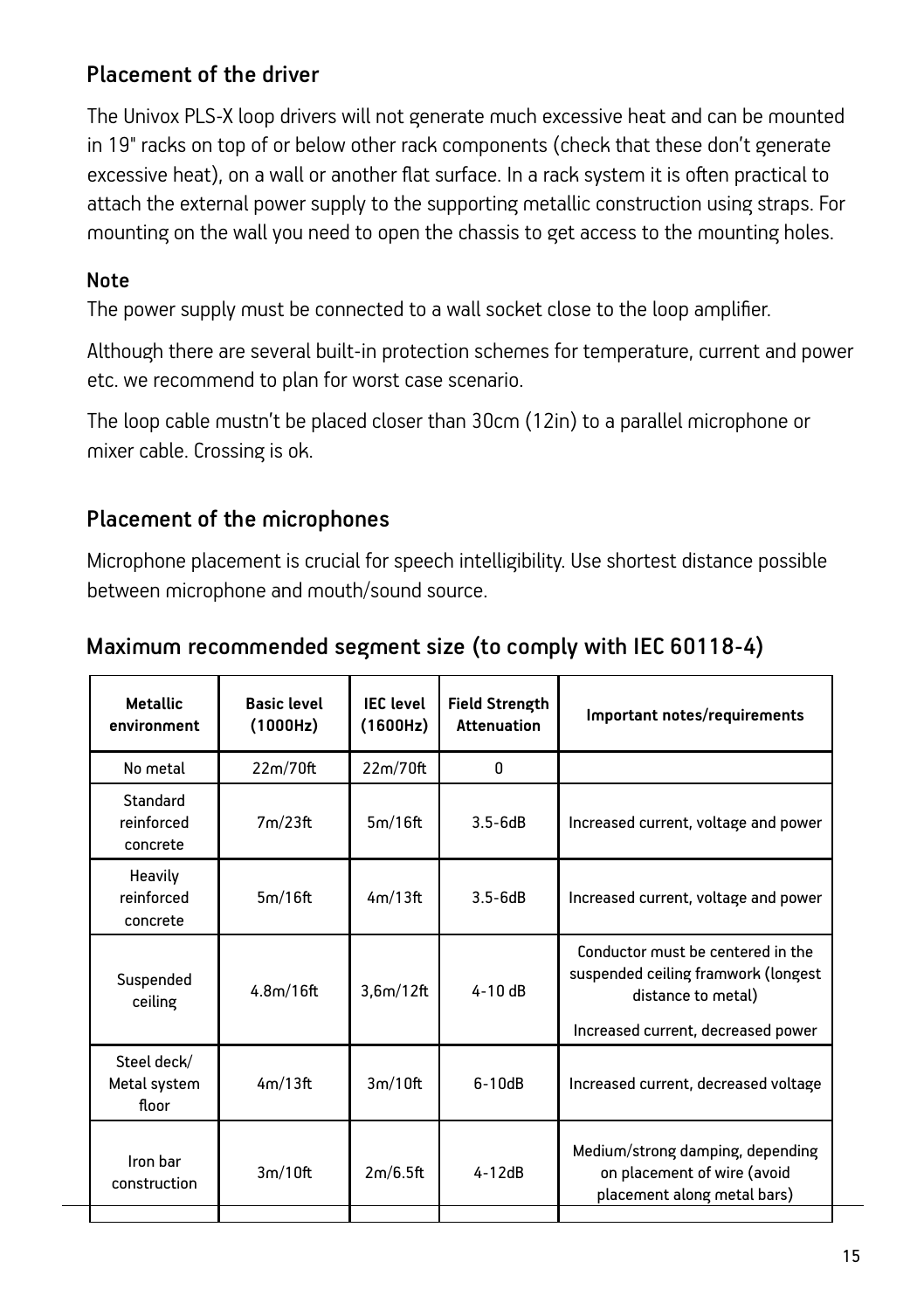## Installation

## Start-up procedure

- 1. Disconnect all input and output connections.
- 2. Each loop must be securely isolated (particularly to safety-ground and other loop connections). Verify the resistance of each loop (approximately 1-3 Ohm).
- 3. Set all level controls to minimum setting:
	- System Diagnostics (5) = Off (switch to left position)
	- Parametric MLC  $(4) = 2$ kHz (switch to right position)
- 4. Connect the Power supply (11) and verify Power LED indication (10).
- 5. Activate System Diagnostics by sliding the switch to the right. Input level bar graph peaks (2) to 0dB . Output bar graph (7) does not indicate.
- 6. Connect Master loop (12) and adjust the output level, making sure input and output bar graphs indicate in unison. Note: a 2-turn loop is often more efficient. See next page.
- 7. Check field strength for all loop segments using a field strength meter, e.g FSM 2.0. Verify low field strength directly above wires and high in between segments (peaks to approximately -2dB). If not, there might be a local short circuit between wires.
- 8. Disconnect Master loop and connect Slave loop (12). Repeat the procedure for Slave loop.
- 9. Reconnect Master slave.
- 10. Basic function of the loop system is now verified. Turn System Diagnostics off, by sliding the switch to the left.

## Input connection and adjustments

- 11. Set all level controls to minimum setting:
	- System Diagnostic (5) = Off (switch to left position)
	- Parametric MLC  $(4) = 2$ kHz (switch to right position)
- 12. Connect the main audio source to the amplifier's input.
- 13. Adjust input level (1) to 0dB (with maximum peaks to +12dB) at input bar graph (2). If using a 1kHz pulsed sine wave signal, simply set to 0dB.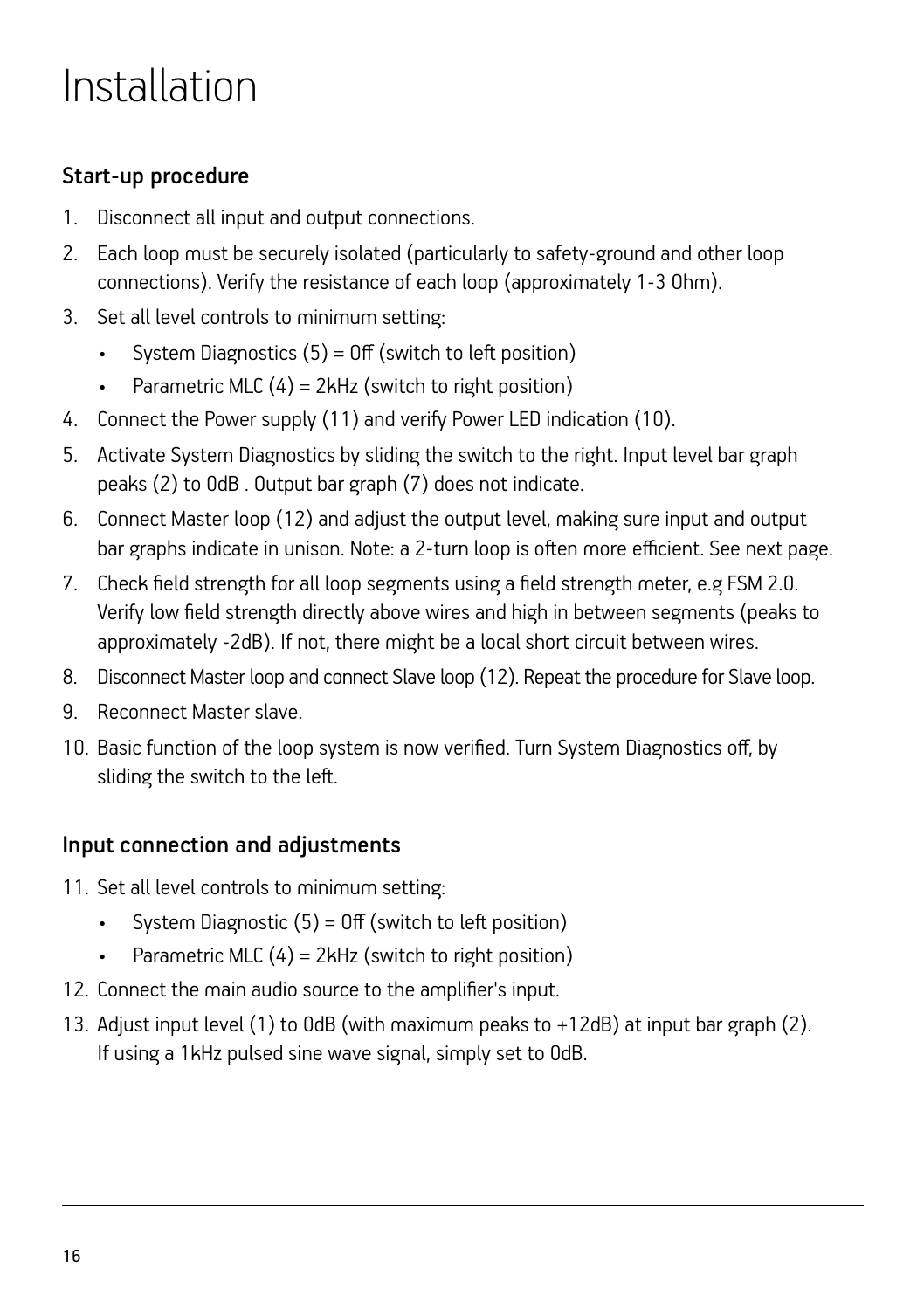### Output connection and adjustments

- 14. Field strength setting: Start with the highest efficiency connection: 2-turn serial connection, in junction box.
- 15. Set field strength (6) to -3dB to 0dB at the peaks. If Peak (8) LED flickers only momentarily the connection is acceptable. If Peak LED indicates continuously, try rewireing the connections in the junction box in subsequent order: II) single 1-turn and then III) 1-turn in parallel.

With this procedure the unit will operate with the highest output possible without generating excessive heat.

#### **Note 1**

To quickly set up the field strength for a real program source, a PPM instrument is helpful. The Univox Listener has a calibrated level indicator that quickly finds the highest peak.

#### **Note 2**

When adjusting the field strength peaks, -2dB field strength works best, due to different dynamic headrooms in hearing aids.

- 16. Check basic frequency response according to IEC 60118-4, using a field strength meter, e.g FSM 2.0. If necessary, follow Frequency adjustment procedure (see page 12).
- 17. Check the sound quality by using an external listening device (Listener or FSM 2.0), Monitor speaker connector (14) or Monitor (9) for headphone (volume control on rear panel Monitor (13)). When operating at maximum output on low impedance, i.e single turn loops, the automatic limit protection circuit may cut programme peaks. This can be avoided by changing to a 2-turn loop or reduce the output current setting.
- 18. Start the Commissioning process to certify the installation (see page 18).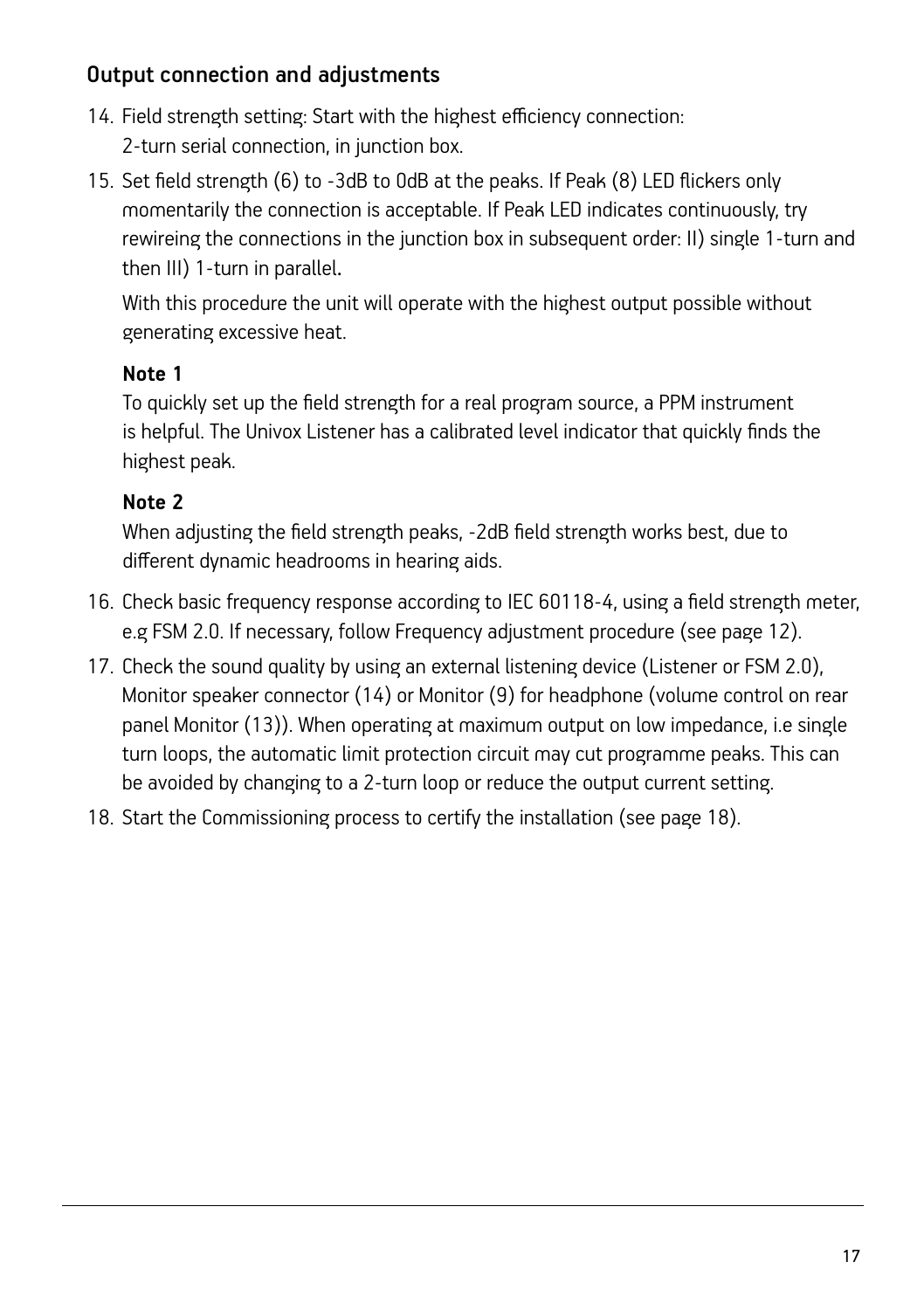## Metal Loss Correction frequency setting

The degree of compensation for metal loss is adjusted with the MLC potentiometer (3). The start/break frequency is set with the Parametric MLC knee point switch (4) marked: 100Hz, 500Hz, 1kHz, 2kHz.

- 1. Start with the break frequency set to 2kHz.
- 2. Adjust the level to -12dB. If this is not sufficient, move to the next lower frequency and repeat as required.
- 3. Verify that the loop driver's voltage doesn't saturate, i.e. that the peak indicator (8) only flickers temporarily.

When operating at maximum output on some loop types the automatic limit protection circuit may cut programme peaks. To rectify, reduce the loop current accordingly.



#### MLC function in maximum position

## Commissioning and certification

It's important to check the system when the installation is completed. To ensure that the loop installation meets the requirements for field strength, consistency and frequency response, it must comply with the international standard IEC 60118-4.

A guide how to commission a loop system to the IEC performance standard, can be found in the user guide for the Univox FSM 2.0 field strength meter and in the Univox<sup>®</sup> Certificate of Conformity. These documents are also available on www.univox.eu/certify.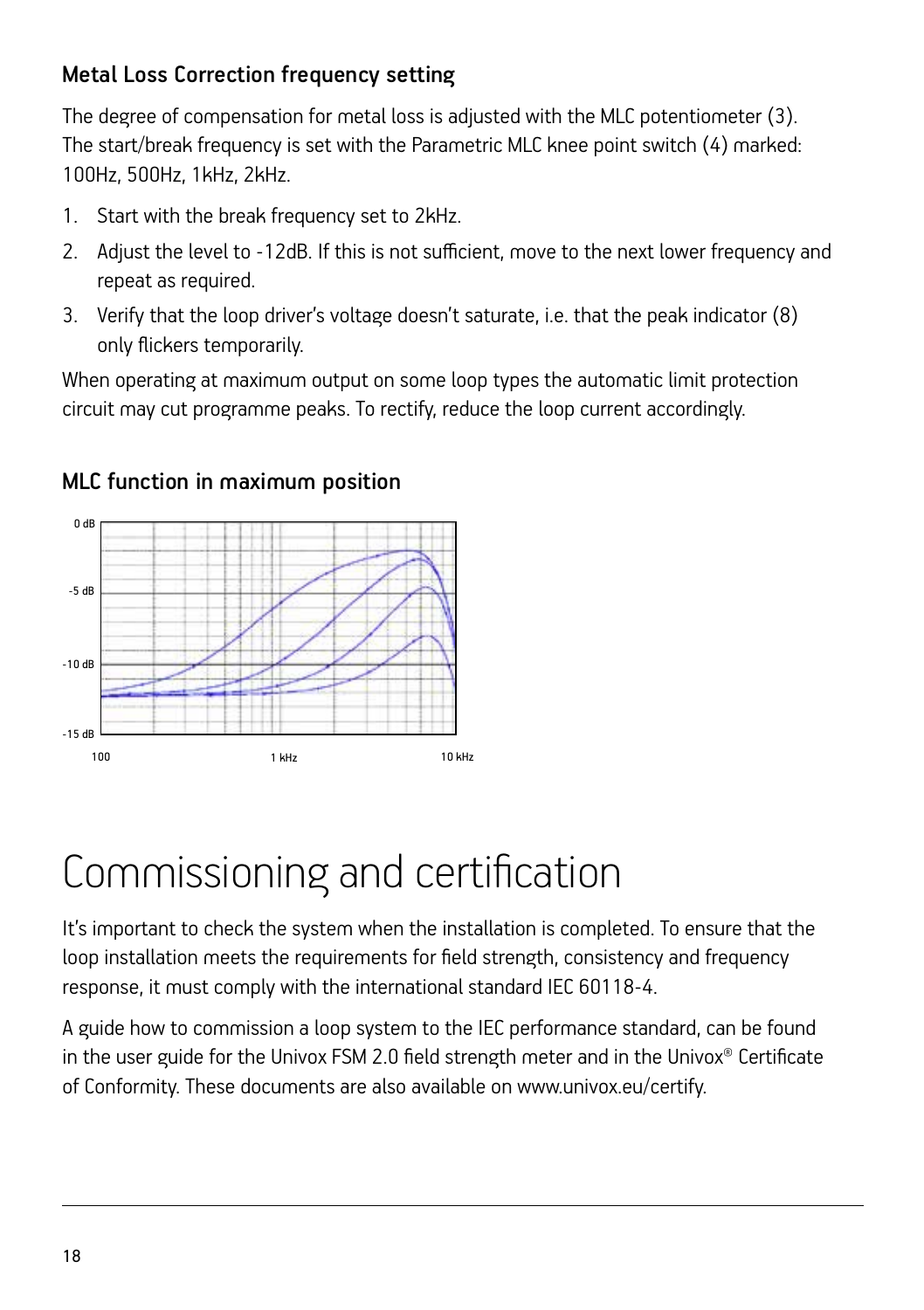## Note

To listen to the sound quality, use high quality headphones with the FSM 2.0 or Univox® Listener loop receiver.

The 'Monitor' Output socket is a direct reflection of the loop signal current (volume control on rear panel). The sound quality can be easily assessed at this point in the audio chain aiding set up and problem solving.

## Default Settings

## Rear panel

Input 1

- 1. Flat/Speech; DOWN (= speech enhancement off)
- 2. Line/Mic; DOWN
- 3. Line/Mic; DOWN  $\int$  (= line level is selected)
- 4. Phantom/off; UP (= phantom power off)

## Input 2

- 1. Flat/Speech; DOWN (= speech enhancement off)
- 2. 50-100V/off; UP 3. 50-100V/off; UP
- (= 100V line off)
- 4. Override/off; UP (= override off)

Monitor Control

Set fully anti-clockwise (factory default)

## Front panel

All level controls are set to minimum (turned fully anti-clockwise).

System Diagnostic = Off (switch in left position).

Parametric MLC = 2kHz (switch in right position), level control in min position. Turn clockwise to change.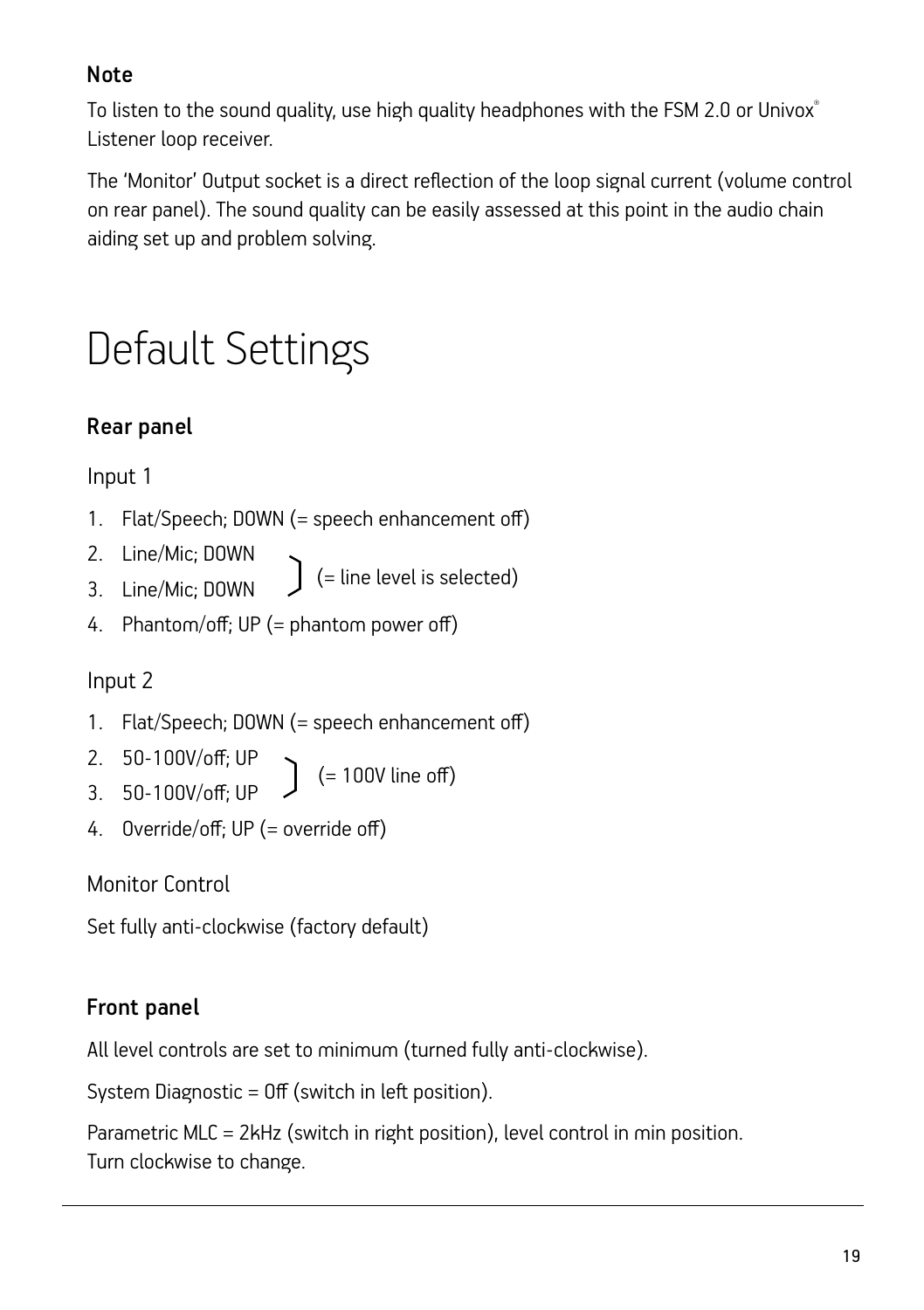## Trouble shooting

| Symptom                                                                     | Possible cause                  | Solution                                                                                |
|-----------------------------------------------------------------------------|---------------------------------|-----------------------------------------------------------------------------------------|
| General malfunction                                                         |                                 | Check the system with the start-up<br>procedure. See page 10.                           |
| Power I FD is off                                                           | Power supply not connected      | Connect power supply correctly                                                          |
|                                                                             | Power supply faulty             | Replace power supply                                                                    |
| Input and output LEDs<br>flash on and off                                   | System Diagnostics turned on    | Turn System Diagnostics off                                                             |
| Output current LEDs are<br>off, input LEDs are on                           | Loop current turned down        | Adjust Loop current                                                                     |
| Output and input LEDs                                                       | No input signal                 | Check if input signal is present                                                        |
| are off, power LED is on                                                    | Input signal set too low        | Adjust level of input signal                                                            |
| Audio quality is poor,                                                      | Malfunction loop cable          | Rerun start-up procedure. (page 10)                                                     |
| peak LED indicates                                                          | Loop impedance is too high      | Change the loop: use twin cores in parallel<br>or use a cable with higher cross-section |
|                                                                             | Loop current set too high       | Turn loop current down                                                                  |
|                                                                             | Parametric MLC set too high     | Turn down Parametric MLC                                                                |
| Audio quality is poor,<br>peak LED is off, sound<br>quality using headphone | Input signal set too high       | Reduce input signal level and check<br>Line/Mic level setting                           |
| monitor is also poor                                                        | Audio source is of poor quality | Change/adjust audio source                                                              |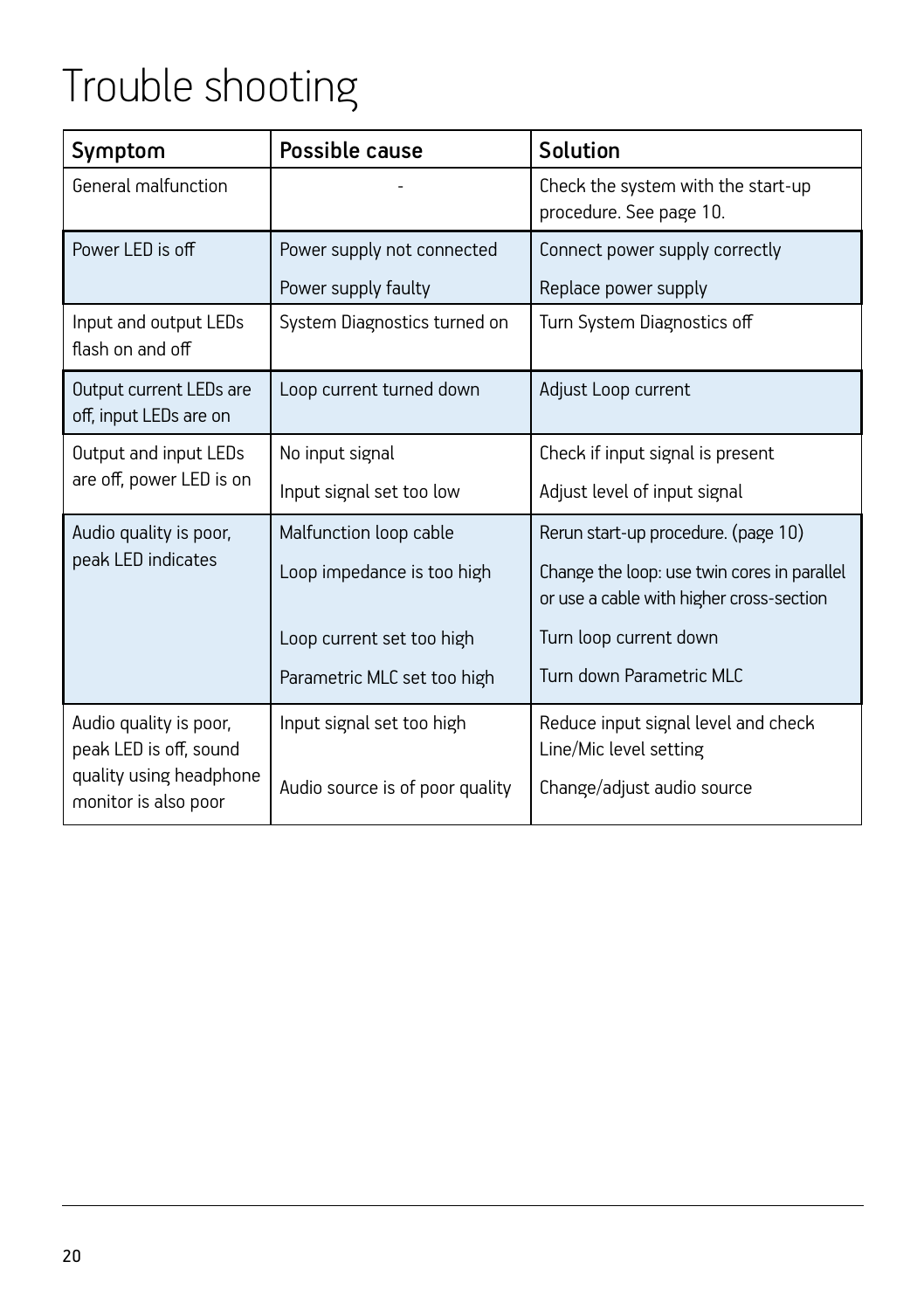| Symptom                                                    | Possible cause                                                     | <b>Solution</b>                                                   |  |
|------------------------------------------------------------|--------------------------------------------------------------------|-------------------------------------------------------------------|--|
| Intelligibility of sound                                   | Low frequency masking                                              | Turn speech enhancement filter on                                 |  |
| from microphone is poor                                    | Poor microphone user<br>techniques                                 | Instruct user/reduce speaking distance                            |  |
| Microphone connected,                                      | Phantom power not turned on                                        | Turn phantom power on                                             |  |
| input LEDs are off                                         | Input level too low                                                | Increase input level/reduce speaking<br>distance                  |  |
|                                                            | Microphone needs higher<br>phantom voltage                         | Use valid microphone or connect a<br>microphone mixer (amplifier) |  |
|                                                            | Microphone/lead/connectors<br>faulty                               | Exchange faulty part                                              |  |
| Alarm/priority signal is<br>not clear                      | Override DIL switch not set to<br>allow this function              | Set DIL switch to correct position                                |  |
| Cannot achieve required<br>frequency response at<br>100 Hz | Speech enhancement filter<br>turned on                             | Turn speech enhancement filter off                                |  |
| Cannot achieve required                                    | Parametric MLC not set correctly                                   | Set Parametric MLC to correct level                               |  |
| frequency response at<br>5 kHz                             | Frequency dependent losses too<br>high for parametric compensation | Use smaller/multiple loops                                        |  |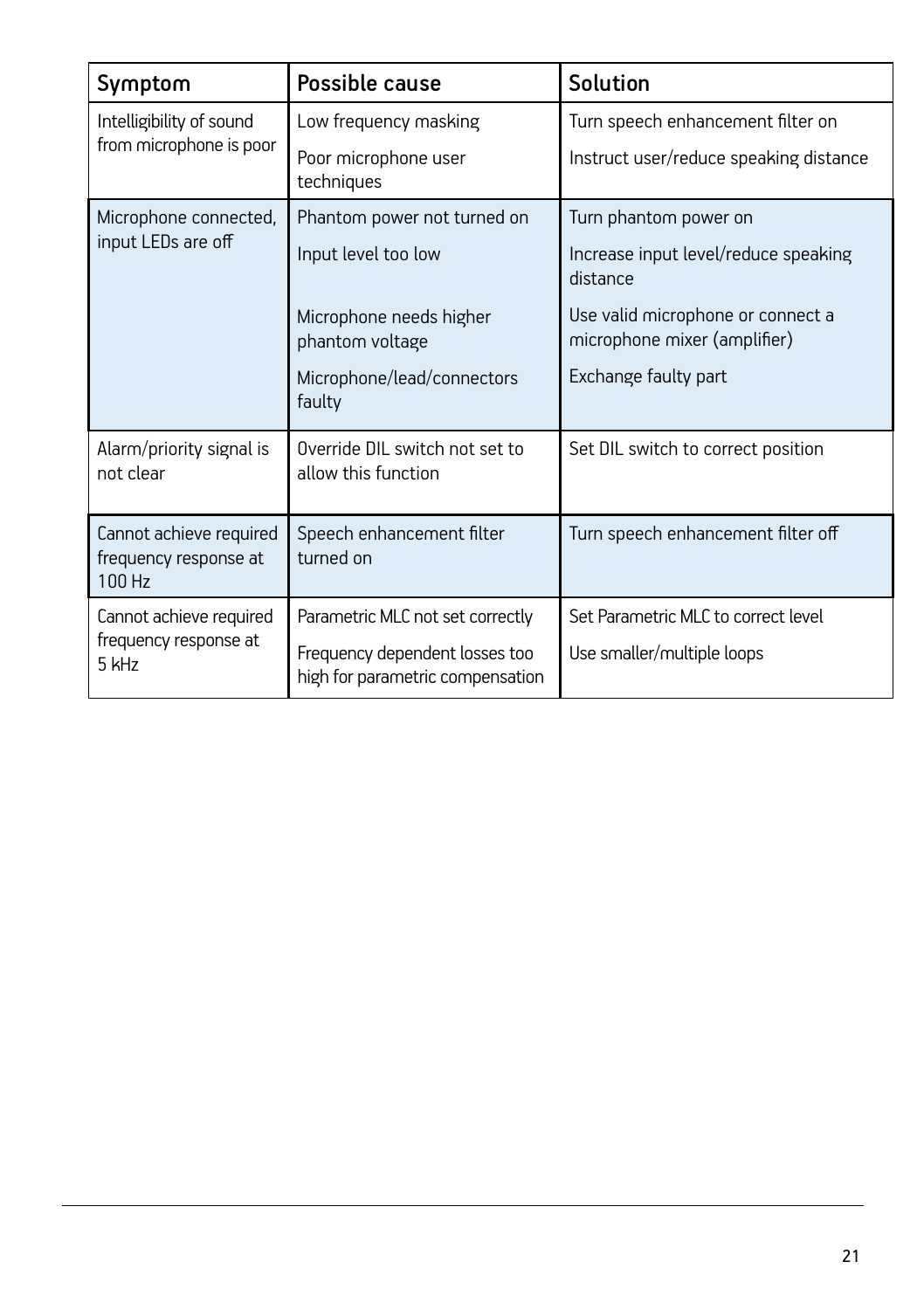## Technical Specification

## Audio Input 1

| Connection Type:        | Balanced XLR (socket)                                                                                                     |  |
|-------------------------|---------------------------------------------------------------------------------------------------------------------------|--|
| Level:                  | Switchable between Line (DIP switches 2 and 3<br>'down' and Mic (DIP switches 2 and 3 'up')                               |  |
| Line sensitivity range: | 40mV-2.6V (-25.7dBu to 10.5dBu)<br>adjustable by control on front panel                                                   |  |
| Mic sensitivity range:  | 2.5mV-160mV (-50dBu to -14dBu)<br>adjustable by control on front panel                                                    |  |
| Phantom power on/off:   | DIP switch $4$ 'up' = OFF, 'down' = ON                                                                                    |  |
| Speech Enhancement:     | Flat (DIP switch $1$ 'down') = OFF (filter 60-80Hz)<br>Speech (DIP switch 1 'up') = 0N (filter 110-170Hz)                 |  |
| <b>Audio Input 2</b>    |                                                                                                                           |  |
| Connection Type:        | Phoenix screw terminal                                                                                                    |  |
| Level:                  | Switchable between 50-100V line and Line levels                                                                           |  |
|                         | 50-100V Line (DIP switches 2 and 3 down)<br>Line (DIP switches 2 and 3 up)                                                |  |
|                         | Balanced line sensitivity 140mV-8.3V (-15dBu to 20.6dBu)                                                                  |  |
| Override:               | Suppresses Inputs 1 and 2 and gives priority to Input 3<br>for use with voice alarms or other audio                       |  |
|                         | DIP switch 4 'down' = ON<br>DIP switch $4$ 'up' = OFF                                                                     |  |
| Speech Enhancement:     | Flat (DIP switch $1$ 'down') = OFF (Low cut filter 60-80Hz)<br>Speech (DIP switch 1 'up') = 0N (Low cut filter 110-170Hz) |  |
| Input 3                 |                                                                                                                           |  |
| Connection Tune         | $DCA$ ( $Dh$ <sub>ang</sub> ) and $Dh$ gani $u$ agra $u$ to reginal                                                       |  |

|                    | on front panel                                  |
|--------------------|-------------------------------------------------|
| Sensitivity range: | 30mV-5V (-28dBu to 17dBu) adjustable by control |
| Level:             | Unbalanced line                                 |
| Connection Type:   | RCA (Phono) and Phoenix screw terminal          |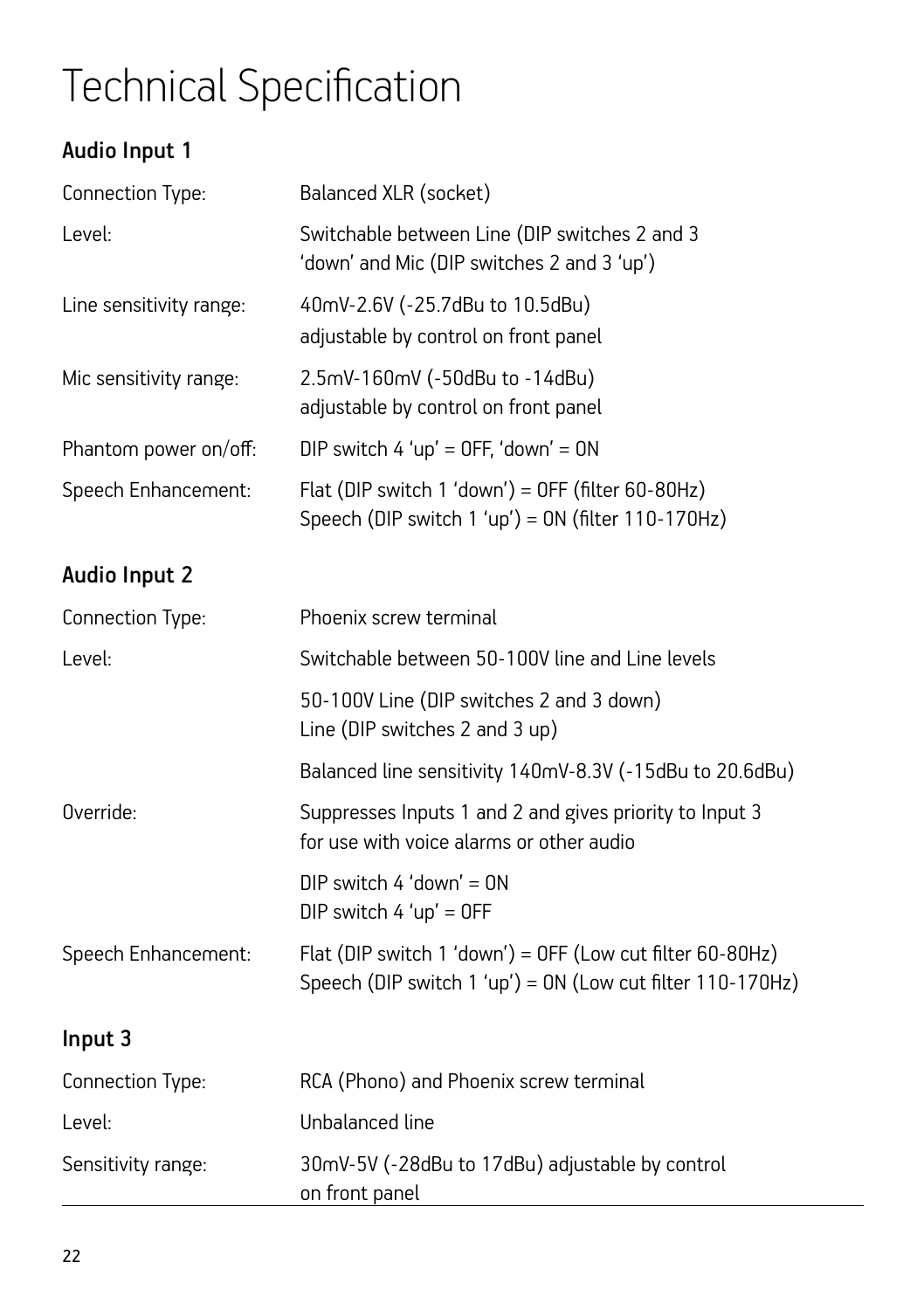### In Pow Amp

| Connection Type: | RCA (Phono)        |
|------------------|--------------------|
| Input level:     | Approximately 0.5V |

#### Out Pre Amp

| Connection Type: | RCA (Phono)         |
|------------------|---------------------|
| Output Level:    | Approximately 0.5 V |

Output signal after low pass filter and AGC. Can be used as the input to other loop drivers.

### Loop Output

Connection Type: Screw terminal (4 connections)

Use the two outer connections for a single turn loop (see page 17).

The two inner connections (center) are used as a shorting bar for configuring a 2-turn loop with twin core cable (see page 17)

|               | PLS-X1    | PLS-X3    | PLS-X5    |
|---------------|-----------|-----------|-----------|
| Max Voltage   | 22 Vpp    | 31 Vpp    | 36.5 Vpp  |
| l Max Current | 4.7 A RMS | 6.5 A RMS | 9.5 A RMS |

### Supplementary Outputs

Connection Type: Phoenix screw terminal (6 connections)

| <b>Connection</b> | Type               | <b>Function</b>                         | Specification                                                        |
|-------------------|--------------------|-----------------------------------------|----------------------------------------------------------------------|
|                   | Audio output       | Monitor speaker                         | 10 W IC power chip, 4-32 Ω                                           |
|                   | Ground             | Ground                                  | Ground                                                               |
| 3                 | DC power<br>supply | Auxiliary power<br>supply               | 19-36 V, 100 mA DC                                                   |
| 4,5               | LED driver         | Indicates output<br>$current = 0dB LED$ | Suitable for direct connection of LED or<br>external diagnostic test |
| 5,6               | <b>LED</b> driver  | Indicates input<br>signal is $>$ -6 dB  | Suitable for direct connection of LED or<br>external diagnostic test |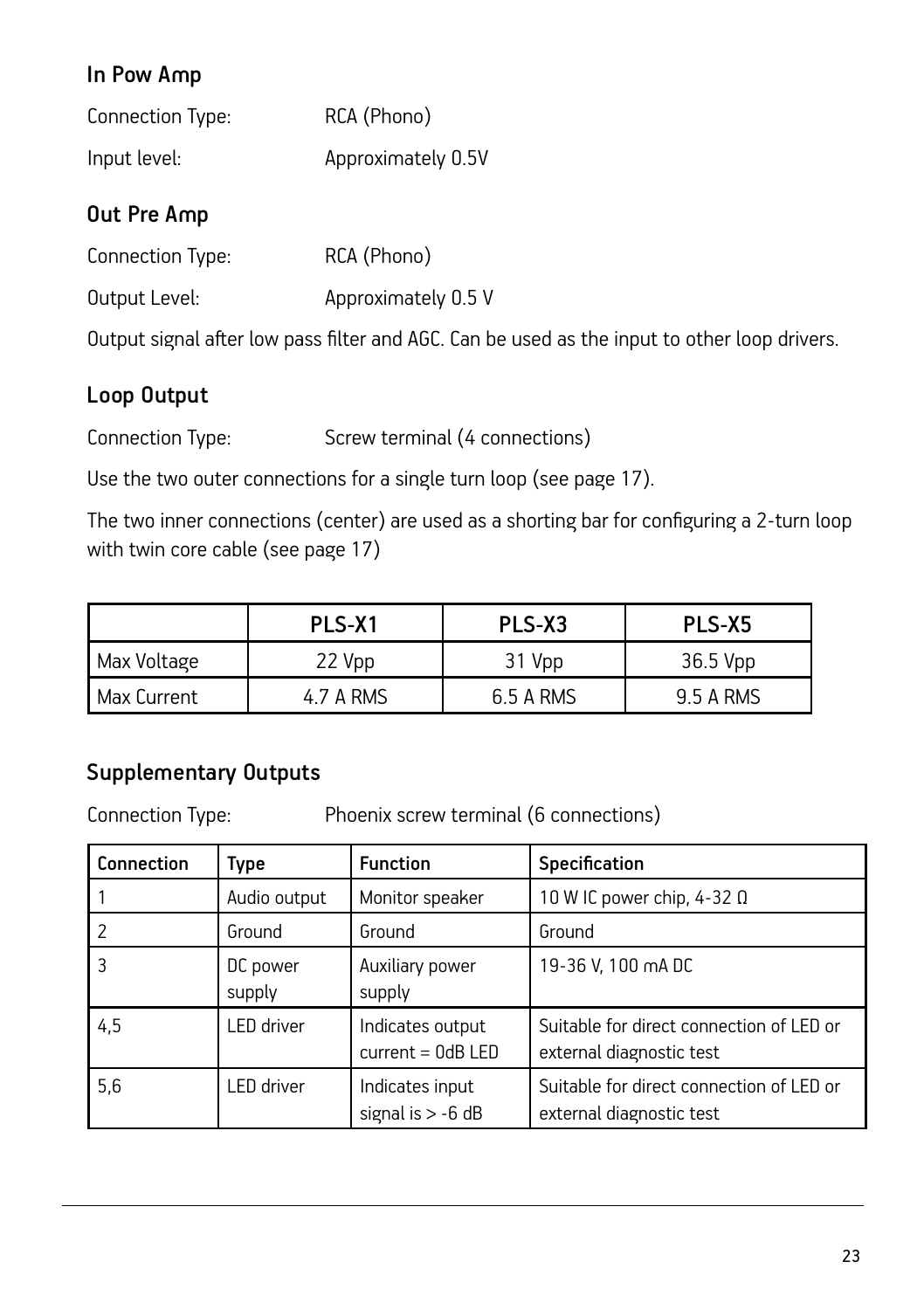## Safety

The equipment should be installed by a competent audio visual technician observing 'good electrical and audio practice' at all times and following all the instructions contained within this document.



Only use the power adapter supplied with the unit. If the power adapter or cable is damaged, replace with a genuine Univox part.

Power adapter must be connected to a mains outlet close to the amplifier and easily accessible.

The installer is responsible for installing the product in a way that may not cause risk of fire. Do not cover the power adapter or loop driver. Only operate the unit in a well ventilated, dry environment. As the product produces internal voltages greater than 35V (peak) AC or DC, the product shall not be exposed to dripping or splashing and no objects filled with liquids, such as vases, shall be placed on or close to the product.



Do not remove any covers as there is a risk of electric shock. Please observe that the product warranty doesn't include faults caused by tampering with the product, carelessness, incorrect connection/mounting or maintenance.

## **Warranty**

This loop driver is supplied with a 5 year (return to base) warranty for parts and labour.

Misuse of the product in any way including but not limited to, will invalidate the warranty.

- Incorrect installation
- Connection to non approved power adapter
- Self oscillation resulting from feedback
- Force majeure, e.g. lightning strike
- Ingress of liquid
- Mechanical impact

## Maintenance and care

Under normal circumstances the product does not need any special maintenance. Should the unit become dirty, wipe it with a clean damp cloth. Do not use solvents or strong detergents.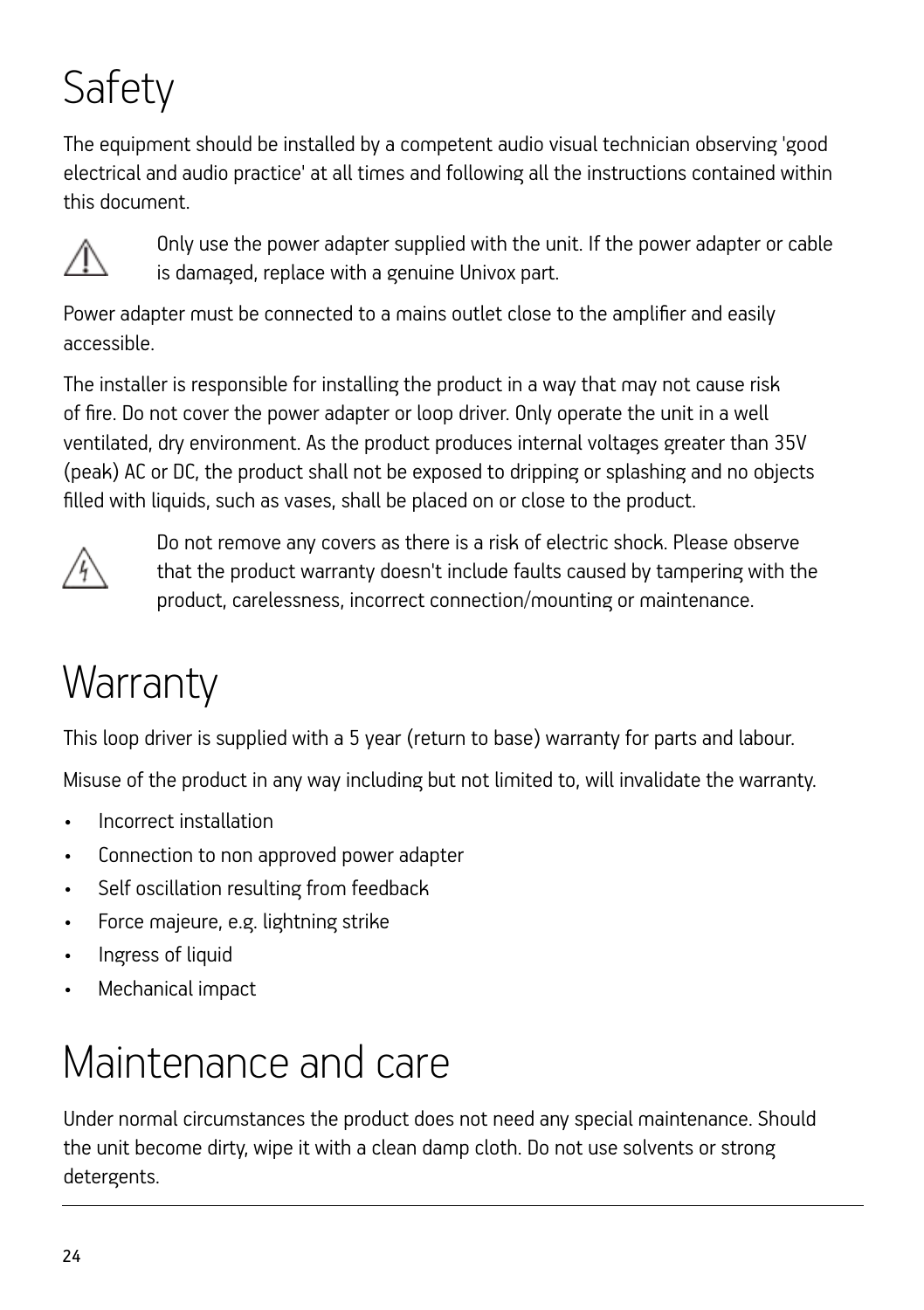$\mathcal{D}_{\tau}$  CE

## Service

Should the system not work after having made the product test as described above, please contact the local distributor for further instructions. Before returning a product to us for service you will need a Service Number from your distributor. They will also send you a Service Report Form which must be completed and returned with the product.

## Technical data

For additional information, please refer to product data sheet/brochure and CE certificate which can be downloaded from www.univox.eu/products. If required other technical documents can be ordered from support@edin.se.

## Environment

To prevent possible harm to the environment and human health, at the end of serviceable life of the product, please dispose of responsibly by following statutory Disposal Regulations.

## Measuring and control devices

## Univox® FSM 2.0, Field Strength Meter

Instrument for the professional measurement and certification of loop systems in accordance with IEC 60118-4.

### Univox® Listener

Loop receiver for fast and simple check of the sound quality and basic level control of the loop.







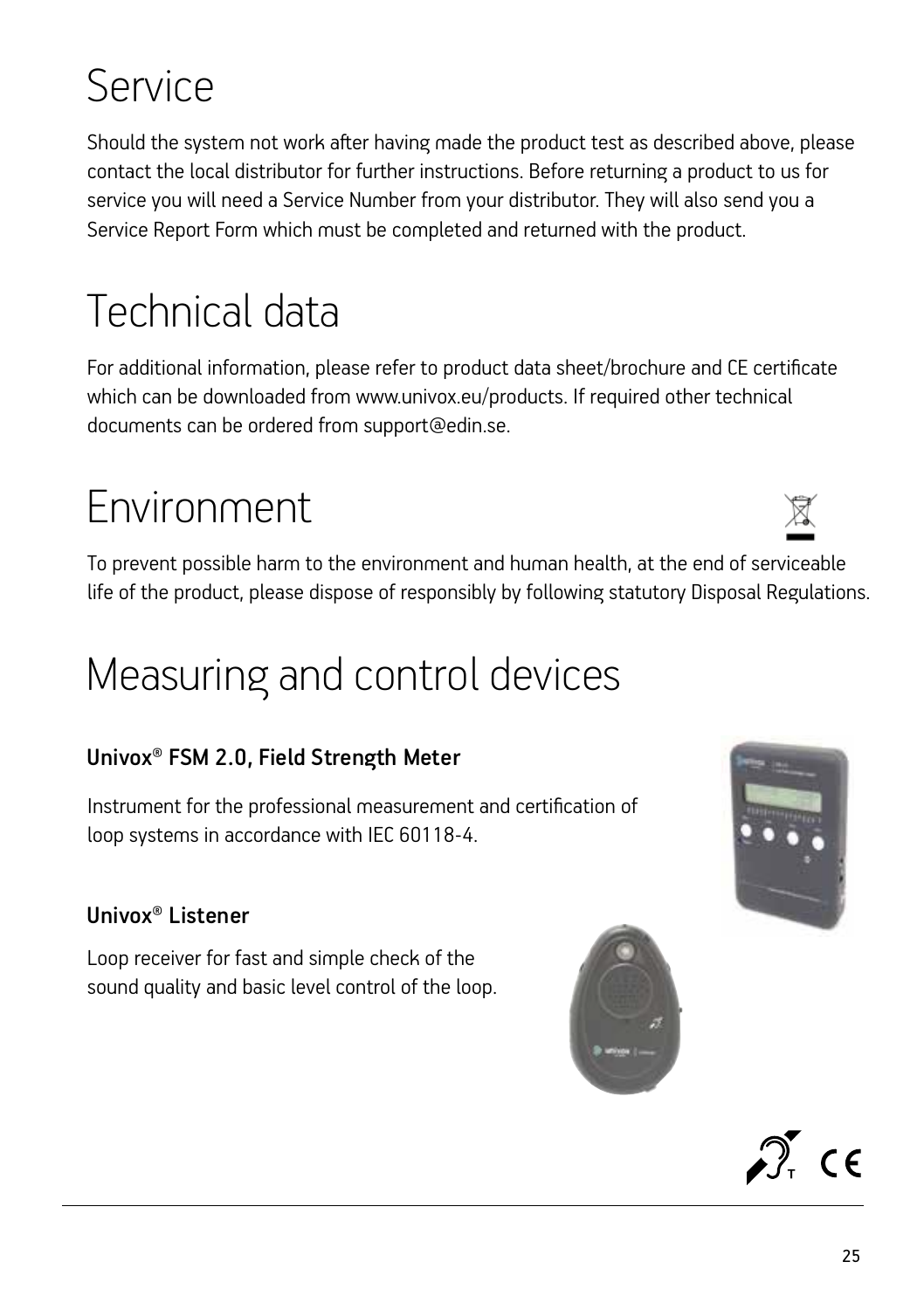## **Notes**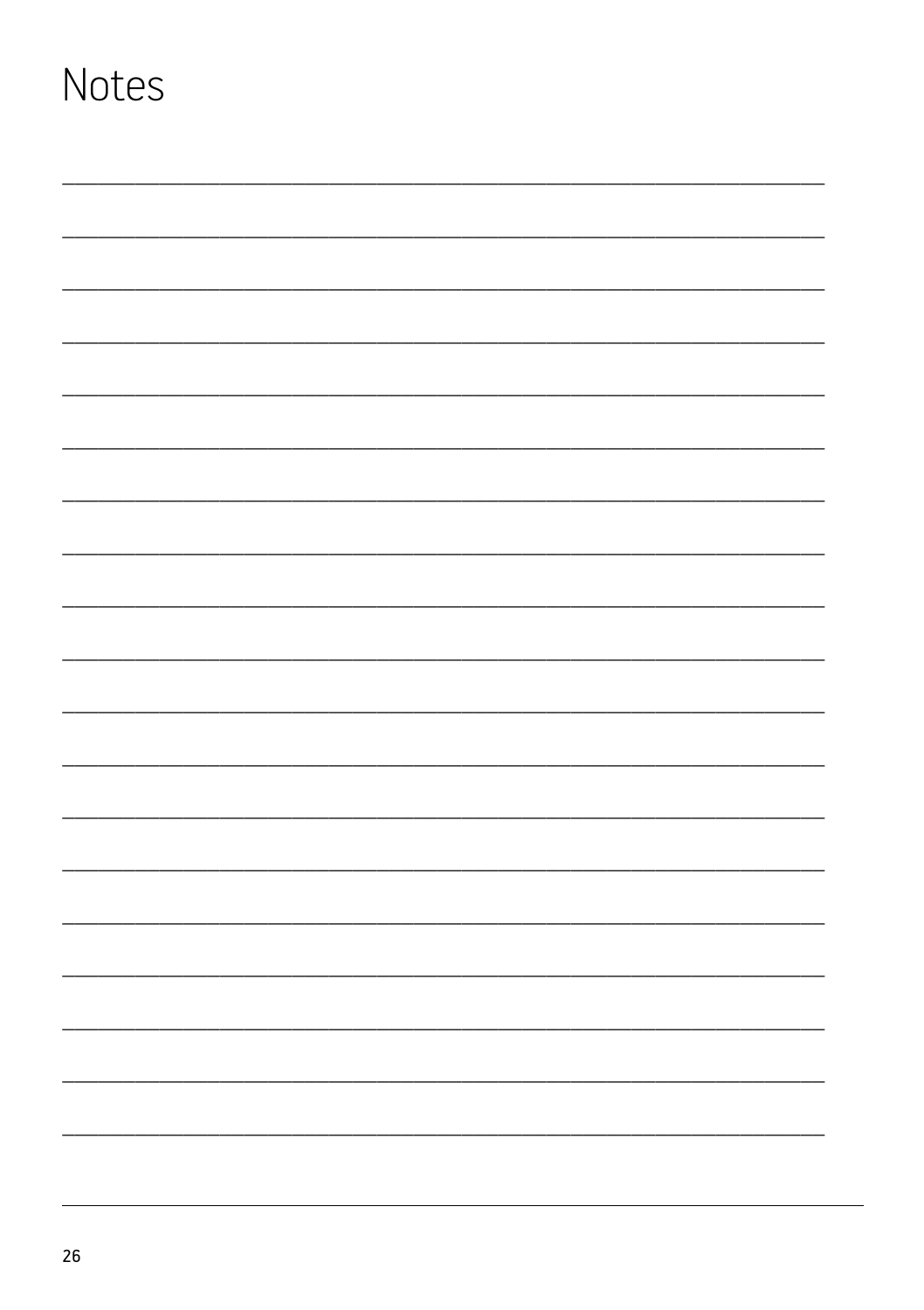